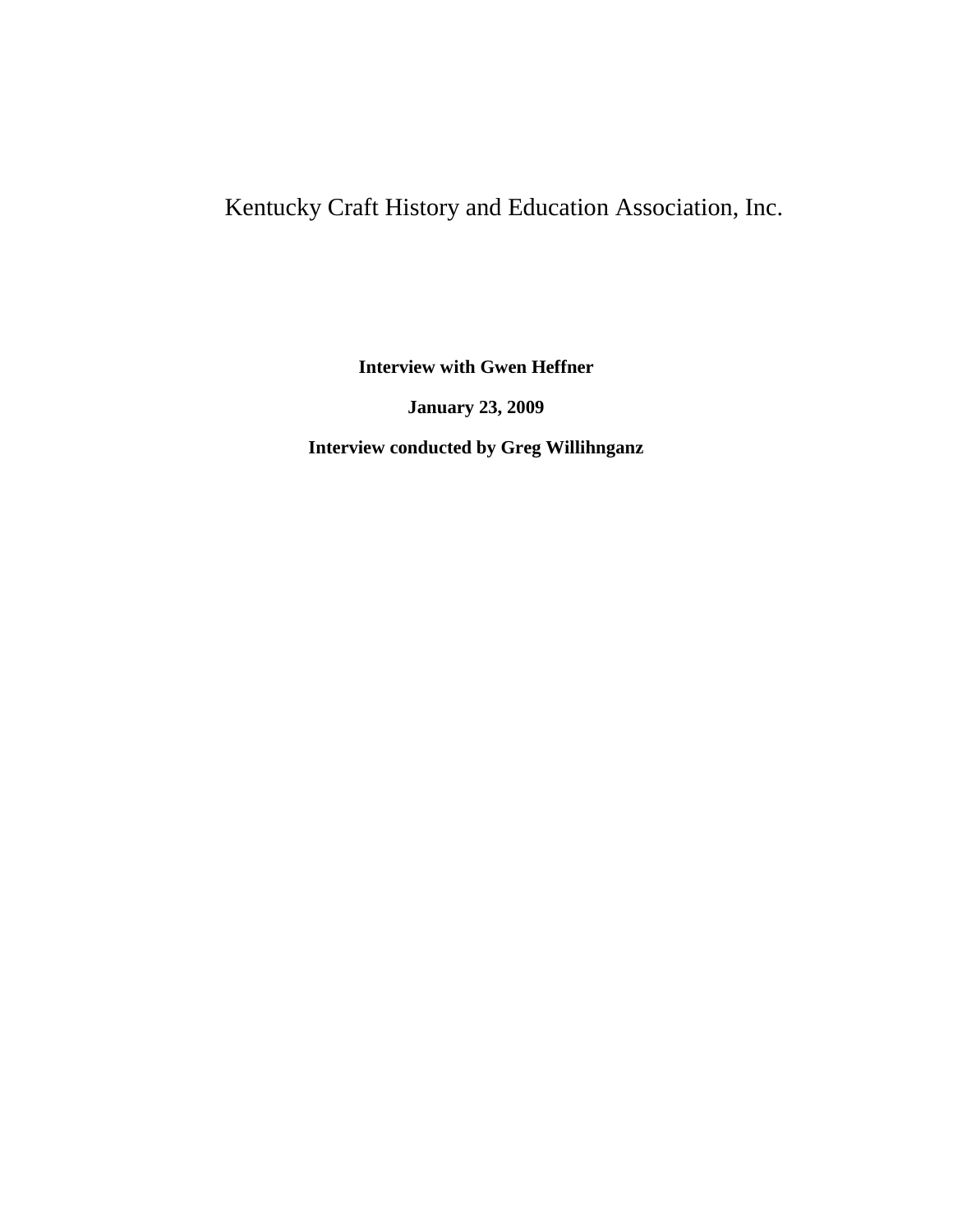WILLIHNGANZ: This is Greg Willihnganz interviewing Gwen Heffner at her home in Irvine, Kentucky for the Kentucky Craft History Education Association. It is January 23, 2009. Good morning Gwen.

HEFFNER: Good morning.

WILLIHNGANZ: Thank you for taking time to be interviewed here.

HEFFNER: My pleasure.

WILLIHNGANZ: Can you sort of give me an overview of what your career has been, and what you've done, and what roles you have filled?

HEFFNER: Well it has sort of come full circle. I started out as a studio artist with training in the fine arts. Ended up going to graduate school and working as a studio potter supporting myself that away. I did some work with the Kentucky Arts Council. Initially, after graduate school, to save money I sort of set up a studio and did some teaching with them. Then, I did some wholesale work with Nationwide, and had accounts across the country. When I married and moved here we built this studio that we're in today. That was in 86, 85, 86 and I had a studio in Cincinnati at the time…Was going back and forth on the weekends to continue making pots to fill orders before it got fall, as we were building the studio. So, I did wholesale selling for a long time through the American Craft Council shows in Baltimore and other places. And then had an opportunity to do a gallery situation in Berea. One of the things about selling is that you need feedback from your public. When you wholesale you come take your orders at a show and come and you make your work and you ship it out. That's really the only contact you have with the buyer; not with the public who's buying the work. So it appealed to me to have an opportunity to sell my work in Berea. I did that for about 13 years. Owned and operated the Contemporary Artifacts Gallery. Then, I was sort of looking around for something a little bit broader, and the Artisan Center was being built, and I went to a lot of the initial meetings for that when it was in the planning stages. Had been the tamarack, and found out what we were going to be getting…and I applied for the job and have been working there for the past five years. My title is Information Specialist, which is an odd title. Basically I have three jobs. I direct the programming at the center--the arts programming which is events, and artist demonstrations, performances, public readings, and those kinds of things. And those are weekly, so it's a very busy schedule. Then I coordinated (microphone noise in the background) two or three at least a year exhibits at the center, and then I also do all the PR for the center. So that of course has its own time line weekly, and with that so. The PR is part is the busiest part of my job there.

WILLIHNGANZ: Okay. Could I ask you not to rub your knee? I'm sorry.

HEFFNER: I'm nervous.

WILLIHNGANZ: I understand.

HEFFNER: The sound?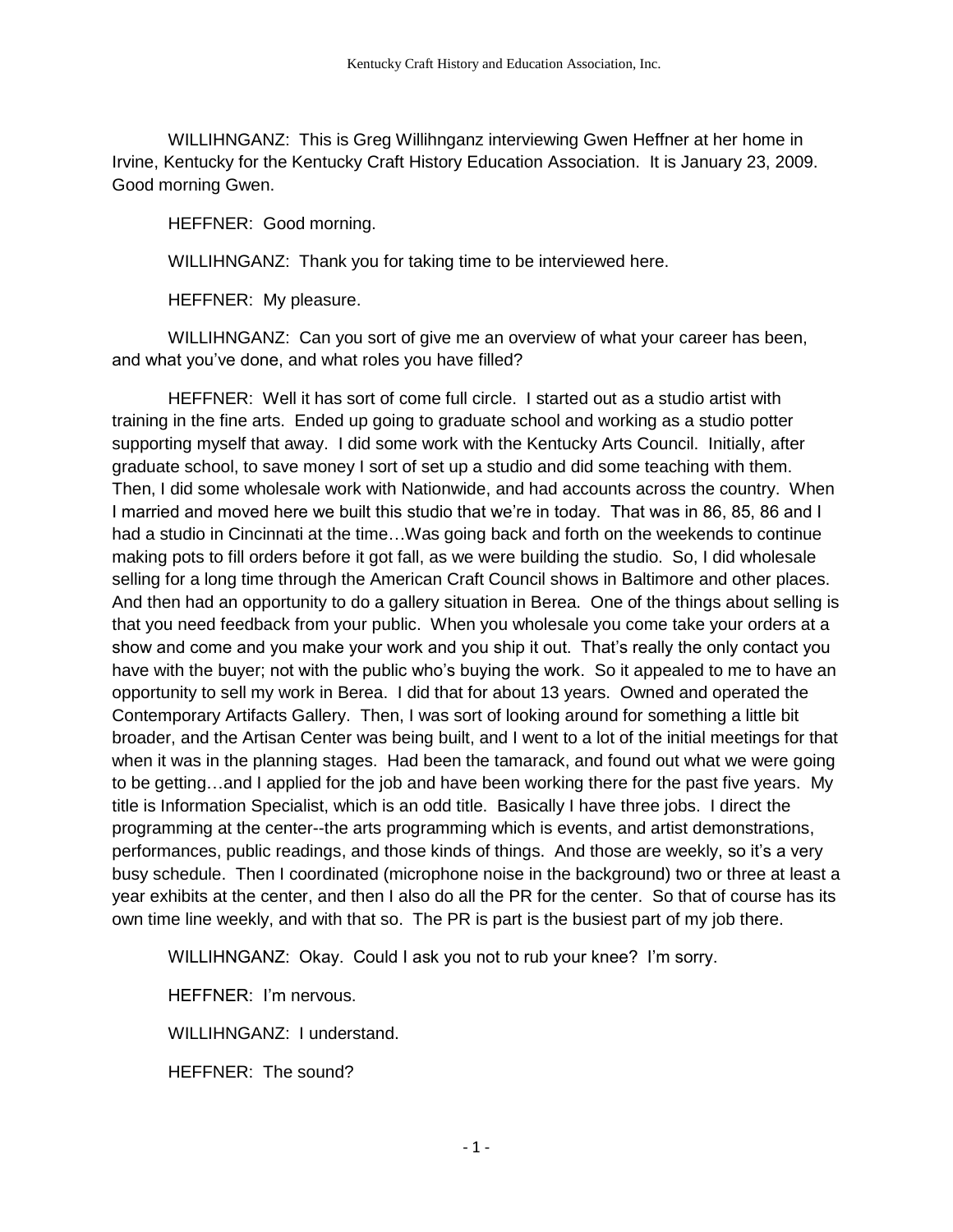WILLIHNGANZ: Yeah it's the sound. We have a fairly sensitive mike.

HEFFNER: Oh (laughing).

WILLIHNGANZ: Let's talk a little bit about your growing up. You were born in Louisville, or Kentucky, or?

HEFFNER: No. I'm from Ohio.

WILLIHNGANZ: You're from Ohio originally?

HEFFNER: Yeah. I was born in a Southeast area of Ohio not too far from Columbus. In between Columbus and Lancaster. In a rural situation. We had a small farm. We had horses. My parents are both musicians so I grew up in a world of the arts. I can practically sing every musical song there is. I went to all of the practices and all my dad's orchestra performances, and they did private lessons as well. So, I was surrounded with music a lot, and my father loves horses, so those were the two big loves of my life when I was growing up that influenced me. And nature in particular…we lived in a big woods and stuff. So that kind of nurtured me, you know, all along my parents supported me. I think every artist, they never, they don't always admit to it, but almost everyone who is successful has an edge somewhere. Either they have someone who believes in them so that they go forward with their life, as a mentor, or something like that. Sometimes it's financial support, sometimes its just moral support; sometimes it's an opportunity that occurs that leads them down a path. For me it's always been I've had people who believe in me. My parents were really good at backing me. They have been wonderful. I still have my mom and I had wonderful teachers. I went to a college in Iowa called Luther College…it's in Décor Iowa. It's a small little Lutheran Arts School and that's where I learned pottery. That's where I became involved in arts. Actually I was on my way. I was on the track for biology and veterinarian school, and took a class in painting and got sidetracked (laughing). And, I was also very involved in music there. I sang and performed in the choir. Lutheran College has a wonderful choir called Nordic Choir. Anyway, I just, you know, continued in the arts. My parents thought I would teach. I come from a six generations of teachers…goes way back almost to the old world. I was one of the first ones to break it. My brother teaches, and my parents were real nervous because I didn't, you know, go into education. But I have taught, you know, I've done a lot of it to top college level, to elementary level, even without a degree. It didn't seem to matter in the long run, but I wanted to do my art first. I figured that, you know, you need to know how to do it before you teach it, basically (laughing). And I really loved pottery, so I had two double…I had a double major, print making and pottery. When I graduated from undergraduate school I didn't know which direction I was going to go in. I had an opportunity to apprentice with a print maker in Arizona, and I was a little too chicken to go that far into such unusual terrain. I had never been to the South West so…So I ended up doing pottery and working in a pottery shop in a Minneapolis production shop.

WILLIHNGANZ: Where there people who were mentors to you, or?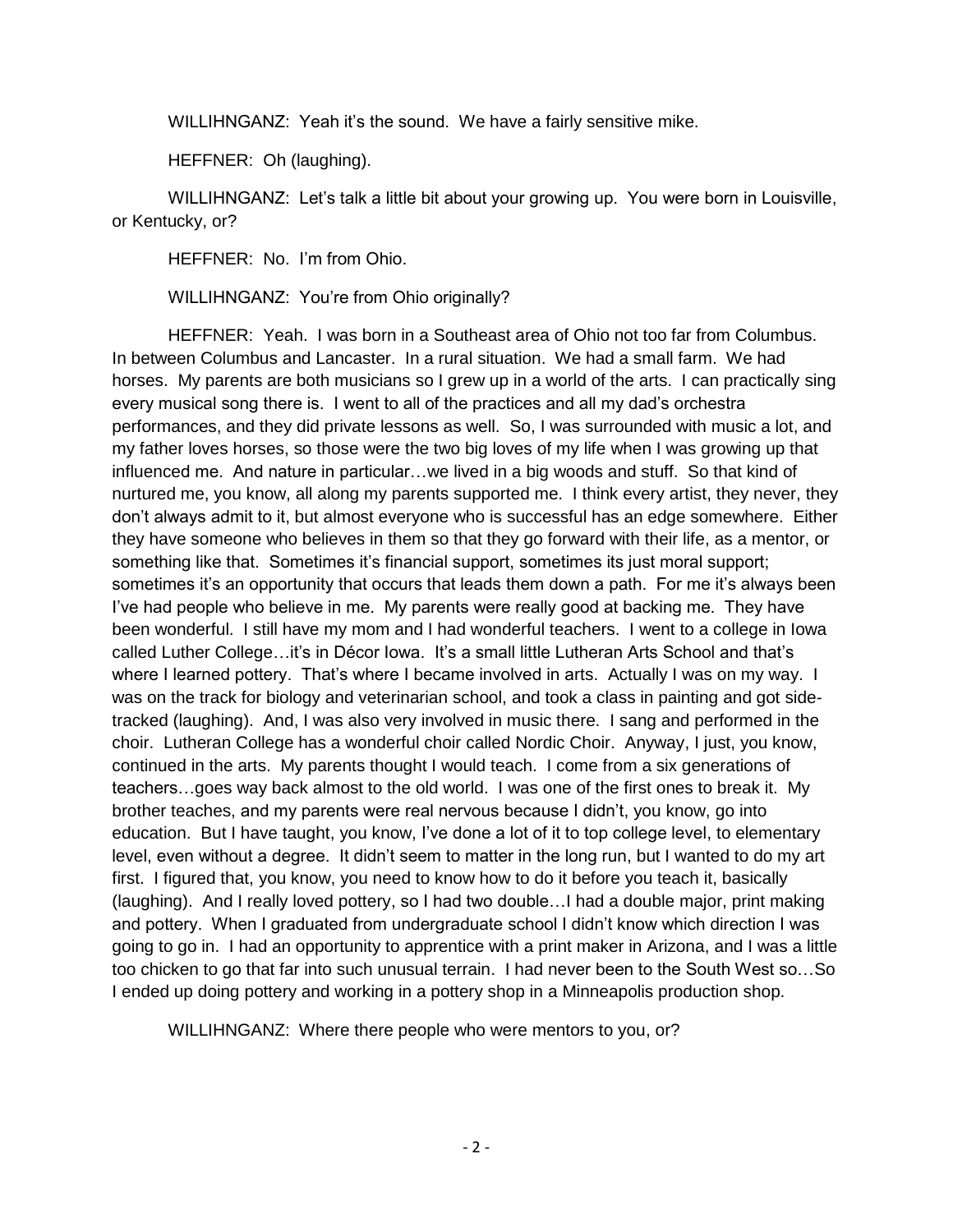HEFFNER: Yes. My print making teacher was wonderful. His name was Orval Running. I don't even know if he is still alive or not. He is going to be in his hundreds if he is. Wonderful man. He just assumed I was going to be a print maker (laughing), but I took clay at the same time, and the pottery that I was taught was from the Bauhaus tradition that comes out of Germany and the Weimar School. My teacher was a student of Margaret Wildenhain, and he really lived and breathed her work as one of his…one of her favorite students. I never really quite related to Wildenhain's pots strongly. I found myself going to the college library looking at Yee Dynasty Porcelain. And the voluptuous white pots of the Asian ceramics, and was drawn to that, where as this ridged German, you know, even though I have German blood in me (laughing) it just didn't didn't relate that way. So I was a little closer to my print making teacher, and he was really wonderful. And then I, my graduate work was…specifically I came to Kentucky because of graduate school. I got my degree from the University of Louisville. I had a great experience there under Tom Marsh. He has passed away since then. But he was a wonderful teacher. He learned in Japan under a master there. Sukuma was the name of the potter he studied with, and a traditional manner. Japanese apprenticeship that way. He learned Japanese, and so he had this Asian, Japanese aesthetic, and I had this German background, you know…Bauhaus background…and so it was a wonderful meeting of East and West for me. It was really perfect and I knew I was not ready to go out and set up a studio yet. A lot of, a lot of students from Lutheran went out and set up pottery shops right away, and tried to make their living, and very few are still making pots today. Part of because they just didn't have the nuts and bolts they needed when they started. I knew I didn't have it. I have always been very patient to look around me and see how other people do it, and learn from, you know, take a little bit of what I've learned from that person, and maybe from this person, and figure out how I want to put it together. Graduate school taught me how to build kilns. It taught me about firing. It gave me glaze chemistry, and I didn't have any of that in my undergraduate work…and undergraduate work was mostly throwing. Learning form and that was, I had a great bit of training in that. But I knew I needed to know more, and needed to learn business things, so. Tom Marsh was wonderful for me in that way. He is just a great man. He taught me more about living than almost in pottery. I stayed in their home when they went on sabbatical, and they lived in Southern Indiana…Was surrounded by wonderful pots. He had an incredible collection of work from all over the world. Japanese folk pottery, South American pottery, and their house was just full of it…and living there for a half a year. I really, you know, it was wonderful…you learn a lot from just handling pots and looking at them from all cultures. So that was a great experience for me. I learned a tremendous amount at U of L. I have a lot of to thank them for, for where I am today. So I've had really good teachers…really strong parents, so I've had a lot of edges that away. People who really helped me along the path.

WILLIHNGANZ: So after you got through with U of L's program...then where did you go from there?

HEFFNER: Well, actually for a year I worked as a graphic designer. I had a scholarship for graduate school. I had teaching assistantship…paid for my tuition…and I had another scholarship from the Funk and Wagnall's Foundation…where I grew up in a little town called Lithopolis, Ohio…where the Wagnall's family was from, and they built a library, and had a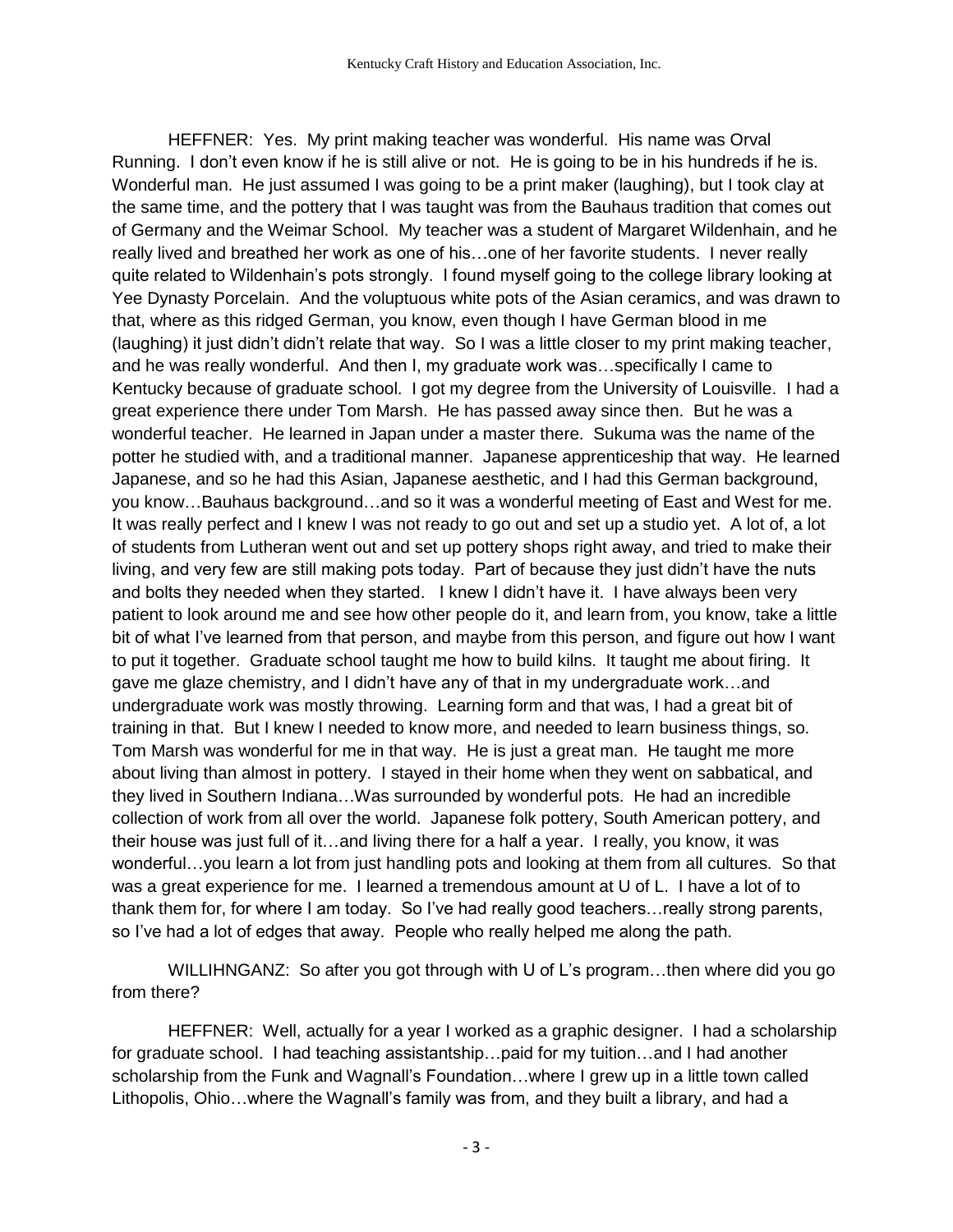scholarship fund. And, I got \$2,000 a year I didn't have to pay back back in 1979…that was enough for me to live--on believe it or not. I would write a check for \$10 for my cash for the weekend, you know, for spending money with my Volkswagen. But anyway…so I was able to basically go to graduate school without being in debt, but I didn't have anything to start the studio with. I had graphic design background as an undergraduate, and high school actually, and I landed a job in downtown Louisville, and made good money…and saved it. And I went to Mexico just because I was ready to change jobs, and the Arts Council had a thing (laughing). Just on a whim, I applied to their Artisan School position…used to be the Arts Council the…Kentucky Arts Council…had a residency that was a year long. When I was in Mexico, they were calling me trying to tell me they wanted me to have this job. And, I got back and interviewed, and I worked for three years for the Arts Council. I worked in three different counties. I worked…the first year I worked in Pendleton County, and then I was in Grayson County in Western Kentucky, and then Prestonsburg--which is Floyd County. So I was in Northern Kentucky, Western Kentucky and Eastern. This is the way I learned Kentucky. I learned the state. I learned the cultures in these areas and it was an incredible experience for me. The Arts Council paid you a stipend. You moved into the community, rented an apartment or a house, and they were required to give you a studio space. You were required to teach a set amount of classes, and they were supposed to give you at least a month off to do your own work. So, if you wanted to prepare for a show, or do something on your own, you could. So it was a wonderful experience where you went into a community…you met the people. I taught education classes in evenings for adults everywhere…all these residencies. Not every person did this, but I thought it was really important to really talk to the community. The first thing I did when I moved into the communities, was get to know the editors of the newspapers (laughing). So I knew it was really important to place myself, you know, and it was a good PR for the schools too. Because they got an artist in their community. One school…I was in biology room that wasn't being used. One was a basement storage room that they had cleared out. So it held together. We built wheels. We built shelves. I had the students help me. We…they…I mean they basically learned how to set up a studio. They learned how to use a circular saw, nails, and the girls would learn. That, you know, was a great experience. I learned a lot about Kentucky and a lot about its people by doing those programs. And I was able to sell, excuse me, to sell my work, because I was creating it at the time when I was teaching, and to have that stipend to live on, and even save some on. I was able then, after those three years, to set up my own studio. So I didn't just go out and take a loan and jump right in. I went to shows and I looked at people's booths, and I watched how they marketed it, and I saw how they set things up. And I did…I've always just, you know, paid attention.

WILLIHNGANZ: Where you a member of any of the guilds at this point?

HEFFNER: Well, when I was in graduate school I applied for the Guild. I think it was 81. Yes. 1981.

WILLIHNGANZ: Now, this is the Kentucky…?

HEFFNER: Kentucky Guild of Arts and Craftsman. I applied to that and got accepted. I started doing art craft shows.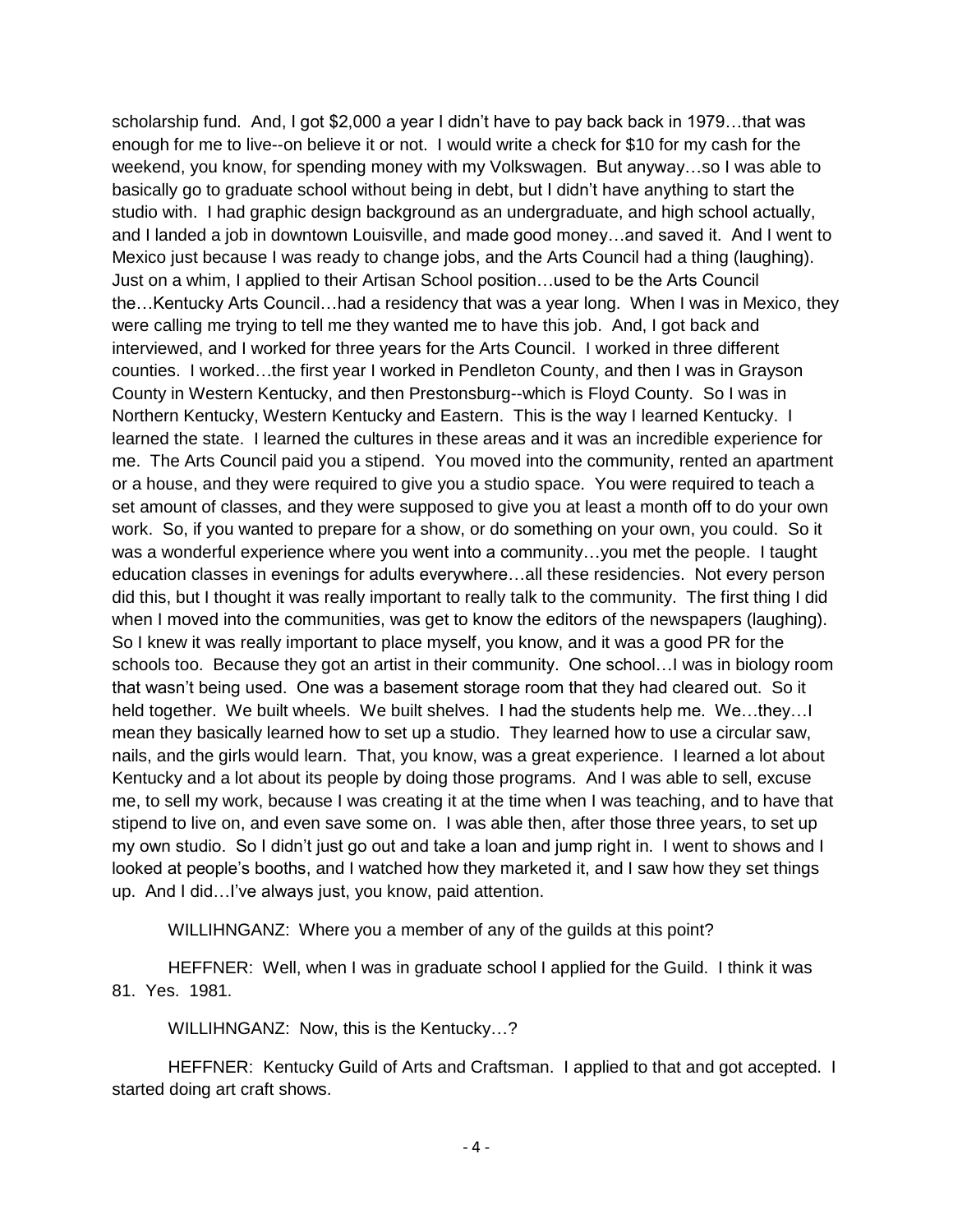WILLIHNGANZ: So you got juried in right away?

HEFFNER: Uh, huh. Do the standards and then I immediately, you know I did me a tour of war, and I was the secretary from 83 to 86, rather 81 to 83. And I did their newsletter for, from 81 to 86 for five years. One of the things that…during the time that I was on the board…there was a really good working board at that time. There were some new people and some younger people involved.

WILLIHNGANZ: Who was in charge of the board at that point?

HEFFNER: The President was Mike Iams.

WILLIHNGANZ: Right.

HEFFNER: He was a potter, and he is now living in Milwaukee, I believe. He did handbuilding and did wonderful work, and he was a really, really good at pulling people together without sort of, like, being on stage all the time. He was kind of in the back more. Unusual for people in the arts. We kind of like to be on stage, center stage being at (laughing) …I'm joking of course. But halfway not. And so Mike was really a good leader and like I said that was when the Guild was coming of age with the  $21^{st}$  year, and we did the... I knew some of the people in Louisville because I'd gone to U of L. I knew John Begley, who was then the head of Louisville Art/Visual Art Association. Another couple members were from Louisville also. We realized that with the foundation...it was called foundation...then the Kentucky Museum of Art and Craft. I still sometimes call it the foundation. But Rita Steinberg and those folks were real active, and I thought it would be a great three-way, so I suggested to the board we follow it up and it became a reality. We did an anniversary show. It was a craft fair on the grounds of the Water Tower, which I…we've talked about before and that continued that show. They did a major exhibition and catalog. Lois Moran from the American Craft Council came down and juried these shows and juried the exhibit as well. She also juried the craft show and gave out awards. We had a dinner, and it was wonderful. It was kind of the Guild coming of age professionally, in many ways. It was really…it was really a great time to be involved in the guild, and the newsletter sort of tapped in my graphic interest and my promotional interest. I've always been interested in PR, it seems like. Maybe that's a spin-off of selling your work. I don't know, but if I discovered early on, and having a gallery, this was very helpful to have this be on my personality. If I believe in something I can sell it, I can sell anything if I believe in it, you know. It's amazing. So it was really interesting to be able to take the newsletter for the Guild and promote it. I've got copies of it I can show you if you are interested later on. For those first issues, I went out…and they had never done…there were a number of Guild members who weren't active who were getting older, and kind of didn't do shows anymore. But they were really quite talented artists. So I went out and interviewed them, and did some articles in the record for that, and that was one of the things that I contributed that I am proud of in terms of the Guild newsletter. Some really wonderful people I got to meet as a result, so I really benefited.

WILLIHNGANZ: Homer Ledford by any chance?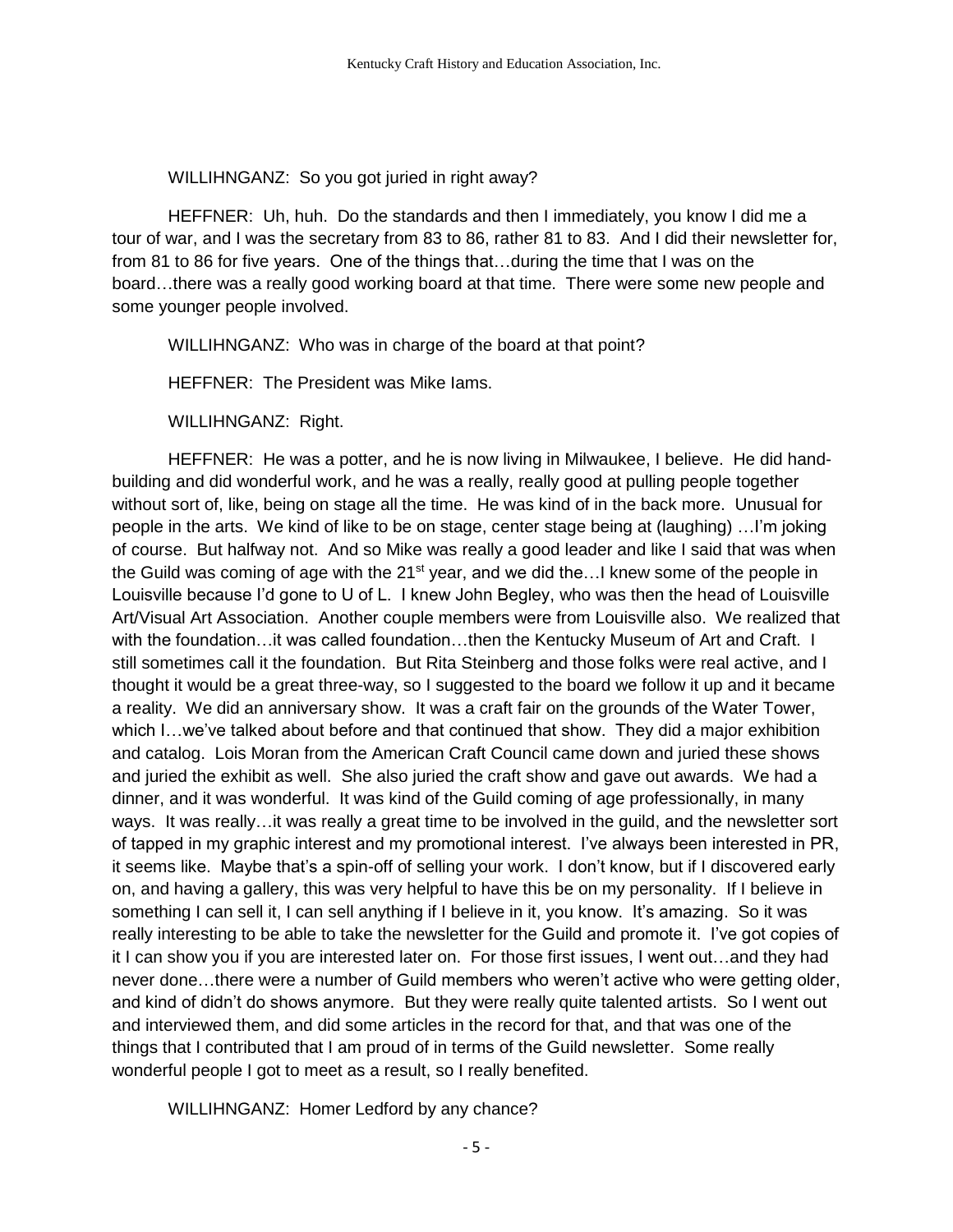HEFFNER: Oh yes, Homer was one of my closest friends. I really miss him.

#### WILLIHNGANZ: Yeah. Rude Osolnik?

HEFFNER: I knew Rude quite well too. Especially near the end of his life. I got to know Rude because I was doing a show for the Southern Highland Guild. They had a…they had…I can't remember what year it was, but they had their annual meeting in Berea. They asked me to correlate a show for them. They wanted me to focus on people who had been in the Guild at least twenty-five years or more from the region. And that included Rude…that included Walter Corneilson and Bybee. Homer…we used Churchill Weavers, and was Berea College we included…and Hindman Settlement School…Jerry and Joyce Cooper who live there in Berea both are craftsman that have been long time Southern Hindman Guild members. I'm leaving a few out I know. But I interviewed these people quite in depth, and I did a catalog for them that shows the test of time.

WILLIHNGANZ: Do you still have a copy of the catalog?

HEFFNER: Oh, I've got many of them. I'll give you one. They have photographs in it. I ran into the archives in Hindman and got some pieces. I've got the original cover that was a…I won't say it was the starting piece at Hindman Settlement School. All those schools Hindman, Penland, the John C. Campbell Folk School, and the Southern Guild…all those things were started by women. They were started at the turn of the century when the craft revival movement was starting, and when the conscience--social conscience of poverty for the first time. Especially when these women were not poor people…they came from very established families from the East. They wanted to make a difference, and so they came down and did, eventually, you know, start all these organizations. It's pretty amazing. But the Hindman collection that I had in the show was wonderful. That some baskets that has never been seen before. I went into Churchill's archives and was blown away. This was 2000 I believe, 2000 or 2001 I think, that was the year the show was. And Marla let me go into their archives, and I went nuts. I mean I found gossamer things. I was just so blown away. She let me take and copy some of the original photographs, and one of the original photographs is actually in the catalog. I put it in the catalog, it was reproduced. I told the Southern Highland Guild about this incredible collection. I was pretty involved and I've always been pretty involved in the Southern Highland Guild as well, and I knew that they had sort of a tutorial archival person there under a grant. So, I told that person you need to come up, and she did. She spent, I think maybe, six months back and forth kind of documenting that collection…which was really wonderful. So, I was really glad I got those two put together, because now it's wonderful that the Kentucky Historical Society has it. It's great…it was…it's an incredible…she kept…Eleanor Churchill kept one of everything they ever made, and on the lids of most of these little boxes is the weaving pattern, and the set up, and the loom, and it's just a treasure trail of incredible information.

WILLIHNGANZ: Yeah. I heard that one which she was talking about it.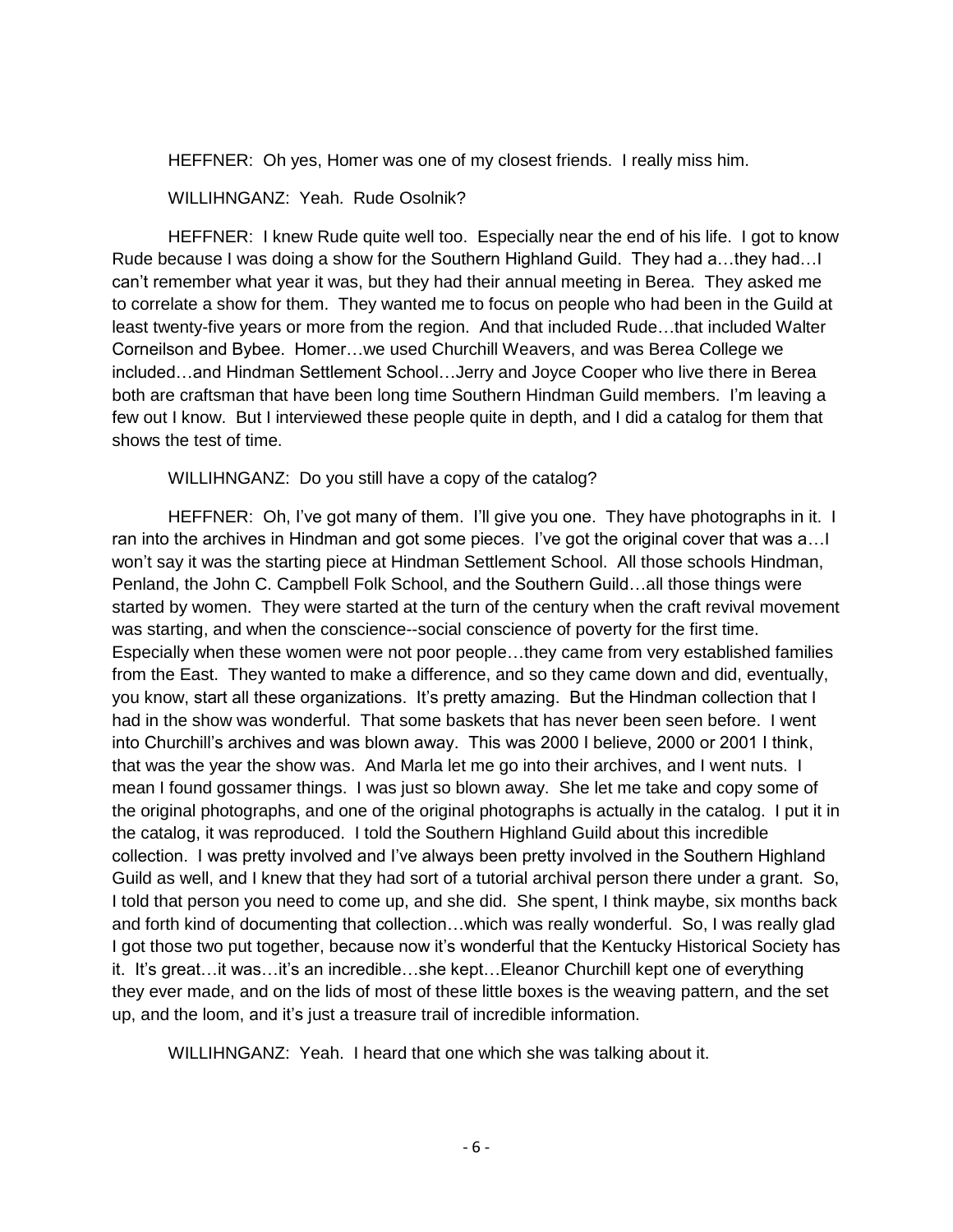HEFFNER: Yeah. It's amazing. Well, what astounded me was in putting that show together, I got to know Rude quite a bit more, because I went out to his house several times and interviewed him, and went out a couple time to choose pieces. And those people…they are all connected you see, because they all kind of came together in this very rich time, and they have such, Rude was such a treasure trail of information. He used to go on the road for the Southern Highland Guild, and with a couple…one other guy…I forget his name…and they would just go out and visit the places, and find people, and encourage folks, and just, you know, gather stuff for the shops; and, you know, pick up work that they would resell. He was amazing. He was another one…I guess Homer and Rude both…they were both wonderful men, and they knew so much. Homer did…I had his work at a number of exhibits I coordinated for the Ohio Craft Museum, and other other places around the country. He was willing to let me have some of his instruments that normally he wouldn't, and he housed a treasure trailer or collection. His wife and his family still have an incredible collection of his original pieces, instruments. It's amazing. As you can tell I'm interested in people. I'm interested in information, and so I've always been sort of a pack rat for facts, and I've always really enjoyed putting people together. Networking, you know, that's, you know…I see something that's really important over here, and this person could really benefit from it, and then that organization's got all of that, and, you know, I really…that's one of the things I love doing.

WILLIHNGANZ: Now. After you…watch the hand.

HEFFNER: I'm sorry (laughing).

WILLIHNGANZ: After you were the secretary and then the culture of the newsletter, what role did you play in the years following that?

HEFFNER: After that, let's see, that would have been in the '80's. Starting in '86, I got real involved in wholesaling my work nationally. '86 pretty much to '90, '96, for about ten years, and I think I kind of outgrew the Guild in a way. I could not make enough money through their shows to sustain myself, and my location here was not a walk-in location. That's one of the reasons I got involved in the gallery. I was able to sell all the work I made there, and just go over it, basically. I also incorporated my studio into that space, so in terms of the Guild I did some of the shows. I usually did the fall fair…continued to do one show a year, usually. Whenever they needed me for, you know, advice or whatever, you know, I was always willing to help. I didn't serve on the board again. I felt like it was, you know, its time...it's always time to turn that over, you know, let other people step up to the plate.

WILLIHNGANZ: Now, previous to that they did a number of classes in marketing and those types of things. But those classes at some point stopped being offered didn't they?

HEFFNER: Well. Whenever they did workshops and things like that, it was usually in collaboration with another organization. The Guild, you know, has never been really financially flush. So usually they always did some kind of partnering, whether it be with another arts organization or location, and I…I just really drawing a blank as to whether I actually participating in any of those workshops. I led one of them one time, but I don't think I ever attended one. I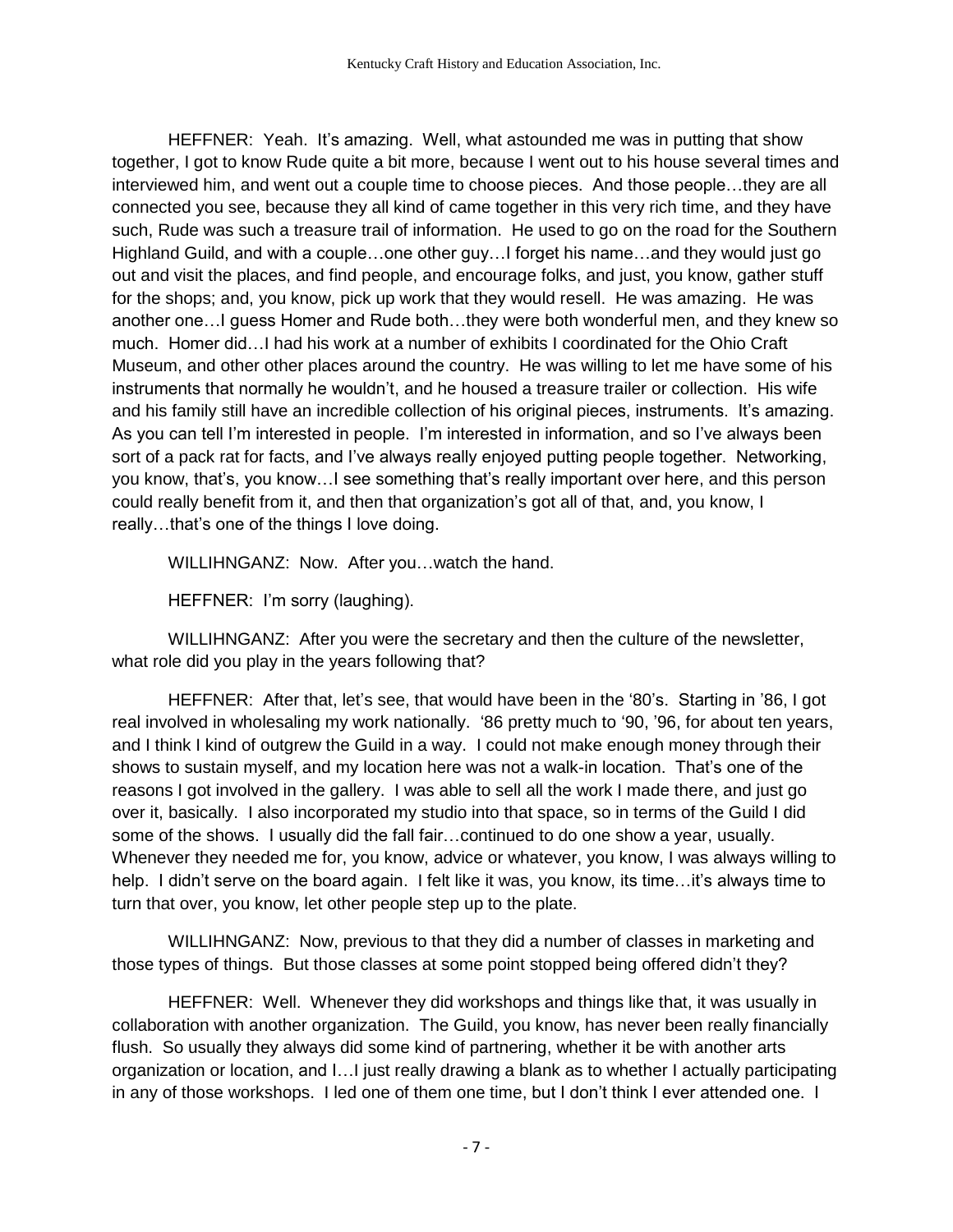did a lot of work with the arts council always. I've always been involved with them. The Kentucky Arts Council…I love their programming.

WILLIHNGANZ: How about the Highland Guild?

HEFFNER: Southern Guild…I've been on their board, and I've been a member of that organization since '84, and I did their craft shows…and once again for about five years I did their July and October shows. Then I was wholesaling and I really didn't need to do retail. I really couldn't keep up both. I had to make a decision to just make the product, make the line of work here, and then ship it…or, you know, in that I mean you can, wholesale is wonderful. Everything you make is sold…you get paid for it. I mean you can make \$20 thousand, \$30 thousand, \$50 thousand dollars worth of product. And you can go to a show and you can sell maybe \$2,000. I mean you never make your money back in this business. You don't know you're going to make your money back. Sometimes you do you know in our area. When I sold out I did great, you know (laughing). First year I did an Ann Arbor show, but it's, you know…I decided that wholesaling was much more business stability that I wanted, and that retail…I mean if the weather was lousy you know people didn't come, and you didn't have a good show. I just could not base my income in that manner. I depended on that, so…and I was single quite a long time until '86 when I got married…so, most of that time I was supporting myself. And those are just practical decisions really, as much as anything.

WILLIHNGANZ: I'm always interested in the conflict you get in, when doing basically piece work and doing mass production. And for every artist I think there are levels there, and I've talk to Walter Olson about that when Phyllis George went out to New York and got in big orders…and looked at them and said, you know, we can't do this. We would have to change everything we do in order to fill these orders.

HEFFNER: Right, right. And Walter can sell everything he makes out his front door. You know it has always been pretty much, well not always, but it has been that away for a long time. I mean, his father actually went on the road, and his grandfather, you know, and they sold their stuff from the back of a truck. You know, down in North Carolina and some other places initially, but one thing he became very established. And, I mean in the Smithsonian gift shop…ordered from them regularly. They really pretty much had all they could handle, you know. And retail is obviously a better way to go. You get more money, you know, wholesale. You set your price. I don't want to get into the nuts and bolts of that, but basically, retail is double what wholesale is, and you know you have to set your prices so that your wholesale price…you're making a good profit. You double that for retail, so if you're getting your retail prices for everything you make…obviously that is a much better profit margin. But it's not as guaranteed (laughing). But Walter, you know, Bybee it's…everybody has to make their own decision. Everybody does it differently. Other mistakes that a lot of craftsmen do make, and I almost made it myself. I did to a degree because you think there is only one way to do something. You know you look at someone else who is successful and you think, well that is the way I need to do it. Well it isn't necessarily the way you need to do it, but if you think that if there is this head set that I have to do this in order to be that, not only do you sell yourself short, but you also put yourself in a world that may not work for you. I mean there is lots, lots of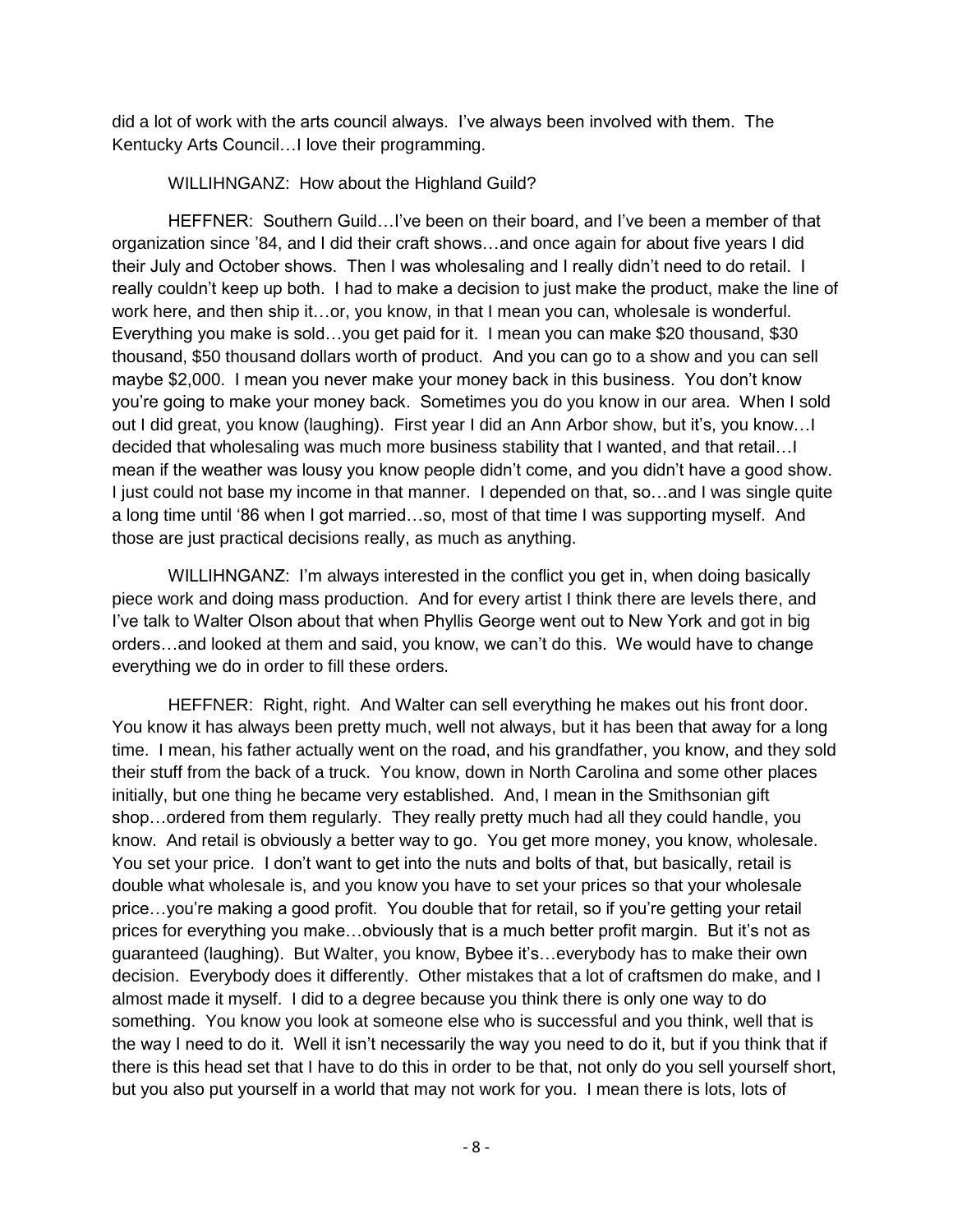different ways to cut it. I've always done a production line when I did wholesaling. The only time I really blew it…but, I always did things I liked. I didn't make any work that I didn't want to make. There were always things that I continued to make because they were popular, and if I didn't make them, eventually I weeded them out. I'm still comfortable making mugs days on end. I love making mugs. Cups, you know, those are the things people handle, they hold in their hands, and that is the most intimate pottery piece you can make. Because a cup, you know, because the original cup was this so, you know, but some people get a line that is very popular. I have a number of friends who designed a line of work that was an incredible hit and the demand was phenomenal. They hired people to help them. So they became a manager of a shop with many workers. I only had two people ever working for me here, and one of them was a packer. He did all my shipping because that's the part I needed, but folks who got people working under them realized they weren't making like, for potters, they weren't making the pots anymore…they were really business managers. They didn't like that, so it's a tough…there's a big leap when you start having employees and you're a single operator. Really some businesses really require employees like…I'll use that Yardbird's. For an example, Richard Cole, who started out welding scrap metal together and making creatures, and, you know, eventually the demand was phenomenal. He sells them all over the country. He can't make them all himself--its ridiculous to think he could. So but I've always tried to keep…I don't like that word artist…people use it too much…but I've always tried to keep myself in…in my work as much as I can. I've also always had other options for income, because I curate shows and get paid for it, because I can do graphics work, or can do consultant work. You know, I mean there is lots of other ways that I can I can make money without sacrificing what I want to make on the pottery wheel with my clay. But not everybody can make those choices, so it's very individualized. I guess the main mistake is to make something you don't like. One year, oh Lord, I did a lot of work that had all the colors that Fiestaware had, and I did, you know, pitchers, tea pots and cups and saucers. It was almost like a tableware line…is what…is…was…and they nickeled and dimed me to death. "I want one yellow and one blue and one green". Filling orders was a nightmare because I, you know, it was…I would always be short one green something or one yellow something, and couldn't pack the order, you know…I had to for the next (unintelligible). So there were too many variables. Too many variables in that wholesale line that year. You know, for many years I've just done this matte white glaze. And my name is Gwen, and in Welsh that means white and light, and I don't know if that has anything to do with why I was always drawn to porcelain. It's like a big white canvas. I came across porcelain in graduate school, and pretty much ever since then I've worked with it exclusively. It's finicky. It's tougher to work with…its kind of like working with cream cheese. Its not really cream cheese, but it is it is tricky you know. You can see the bottom…that's how white the…actually…clay is, and my work was white for many many years…and the way I altered the pieces. I have examples. Here is bold year. This all started from designing from flower containers for a woman. I made some vases, but I don't have any examples, but I made some vases that had slits cut in them so that the stem of the flowers could be pulled into the slit and that made the arrangement. The openings were oval and narrow so they are easier to arrange in, and a wide open neck is, you know, flowers flop everywhere. So, I started making these, squeezing my pots and altering them, basically. I always alter the symmetry of the wheel since I made pots,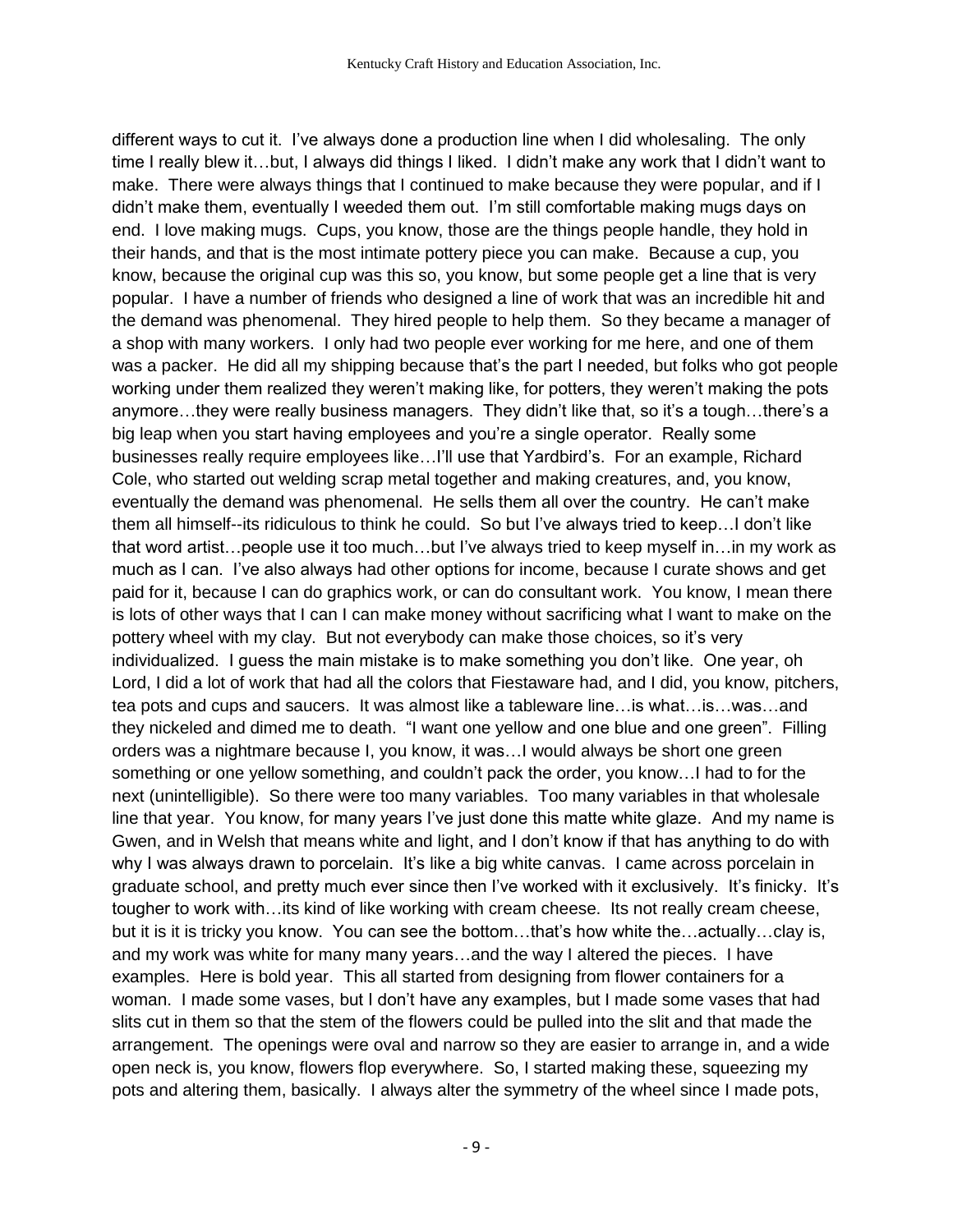but I really started doing it once I started doing these flower arranging containers, and that kind of treatment worked its way into bowls. Because bowls are my favorite form…because they are wide open there is nothing you can hide...its all right there, you know. It's also a very welcoming shape and form because it's open. But this, this treatment in a combination with working with those flower arranging containers…and one year I was living in Cincinnati where the studio was in the Krohn Conservatory in Cincinnati…wonderful little conservatory. One really, really blustery winter they had their pre-spring show and one whole room was full of Calla lilies, and I've never seen such huge Calla lilies in my life. I mean the flowers were like dinner plates…they were just huge. And they were so exotic, and I spent just weeks, you know, practically a whole week drawing these Calla lilies. Just filling my schedule, and they kind of eventually worked their way into these bowls. These are thrown on a wheel and then the foot is trimmed and then the rims are cut and altered. They are softened, and kind of curled, and there is no two alike. I like to mimic the cut that I make in the foot here…kind of get mimicked in the rims. But, you know, I make functional stuff. But, really what I'm known for is this altered work. You know, the books that I got were published in these pieces, rather than my functional mugs and things like that. For many years I just did white. When I started adding colored glazes people would come by my booth, and go, "Oh, are you the new artist this year?" No. I've done this show for fifteen years, you know. Well, I've never seen you before. I said, "Well, that's because you didn't see white". You know that kind of thing, so it's kind of interesting. How just changing the surface color of forms will...all of a sudden you've got a whole new clientele. So it's pretty interesting.

#### WILLIHNGANZ: Wow. That is amazing.

HEFFNER: It really is amazing. I couldn't believe this lady. I quote this story a lot because, I mean, I had done that show for fifteen years, and now do the craftsman winter fair. She never had seen the work before. It's because I had a very few white pieces, and I had a kind of sea foam green blue, and black, and some other colors. I also had matte surfaces. I really prefer matte to the shiny. It's not quite as durable with functional service, so when I make functional pots I usually use a shiny glaze on the inside. But I love glazes and chemistry and color, and because porcelain is white you know colors look great on it. The potter Sandy Simon in Berkley...she says I love porcelain because blood shows up good on it (laughing). I thought I always thought that was a strange quote. I like to think of it as the great white canvas, you know.

WILLIHNGANZ: I was talking with Walter Hyleck about his tea pots and his whole experimentation with form verses function, and how he is fascinated with tea pots because...and I see you've done some too.

HEFFNER: Yeah. They are one of my favorites.

WILLIHNGANZ: They have such a clearly defined function but they are so...there are just endless varieties.

HEFFNER: Well, they've got lots of parts. I mean they got lids, and they got handles, and they got spouts and bodies, and you know, you can make...really you can just go crazy.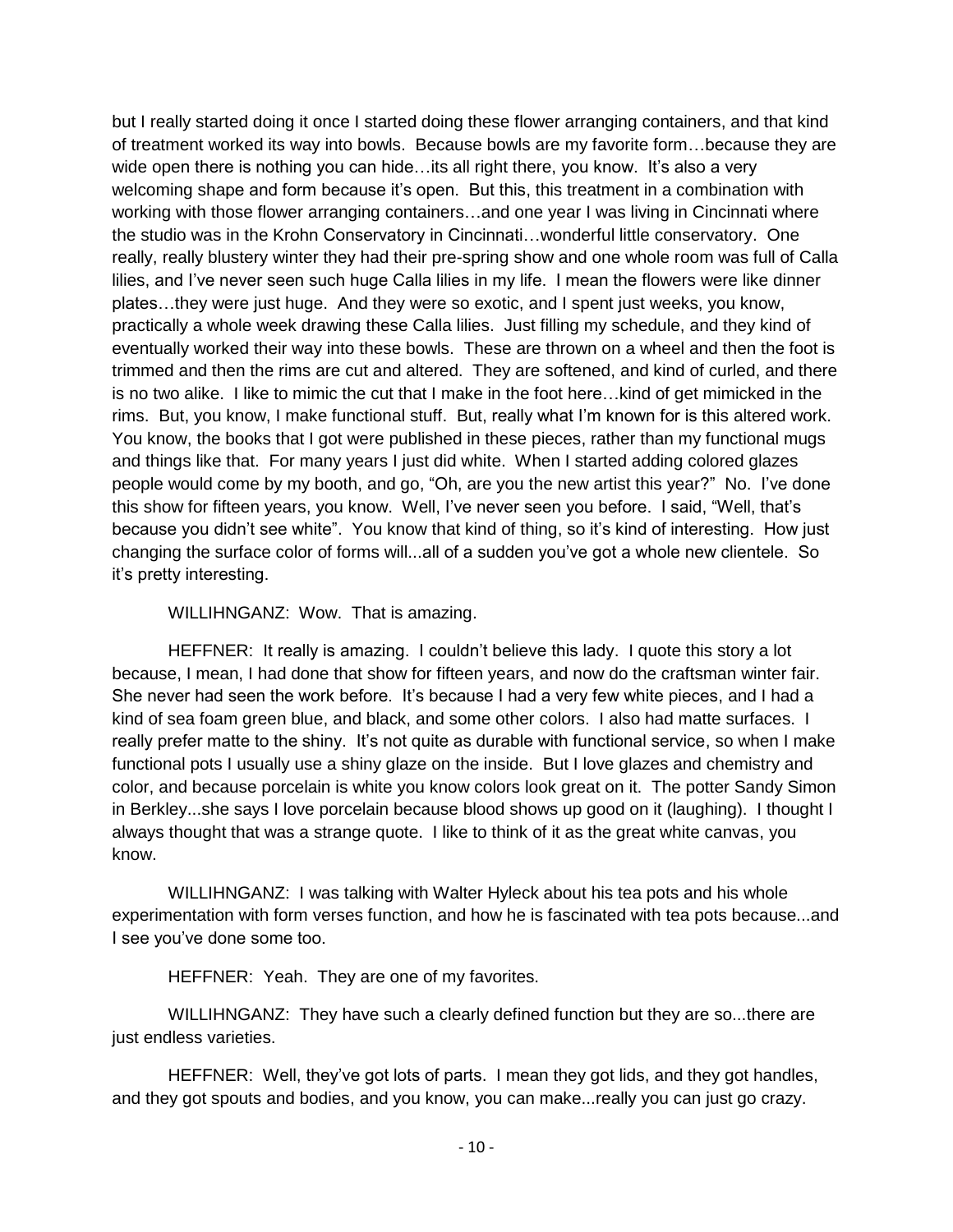Now Walter...he is an amazing artist. I don't think there is any potter in the state who has experimented, and every idea he has he does great work with it. I mean he did a retrospect show when he retired at Berea College, and he had pots from every period of his career. They were astonishing...every single one. I mean they were so sculptural and they were so different. I mean one...they had a period one time that he was painting big sloshes of color and flowers on the surfaces, so it was real surface painterly. And then he was doing kind of rough non-glaze textural stuff. I mean its amazing. He just...he has just so many ideas, and he just pushes them so wonderfully. This...his work's great. I mean some artist tends to...they get an idea, or a kind of work that is unique, and they get successful, and they just keep doing the same thing over and over and over again. They may change the colors, or they may change the pattern a little bit, you know, I mean, that's what I admire about Wally. He is always...Wally always pushed himself to new ideas. He is always on the drawing board trying something unusual with his forms.

WILLIHNGANZ: I do get concerned with industrialized art, and I look at Chihuly Pots, and you can see it.

## (BOTH SPEAKING AT SAME TIME – UNINTELLIGIBLE)

WILLIHNGANZ: The whole concept of mass producing...and I realize there is an economic incentive there one way or another, but how do you make?

HEFFNER: Well, that's well, that's the individual decision you have to figure out and there's no formula that works for everybody. It's like what I sort of alluded to before, you know. You have a certain amount of things that you know will sell, and if you get tired of making them hire somebody else to make them for you. Let yourself go on and do the other kinds of work. There are so many ways to do it, you know; that's the interesting thing. There is an artist in Ohio who had a very successful line of he still does, but...Curt Benzle...and he teaches at the Columbus College of Art and Design. He was the first one to really at a large scale add color porcelain, and so he did a lot of earrings that were different in laid porcelain, and then they sliced them. He did all these amazing things, fiord techniques that you use in glass he was doing with clay. With colored porcelains. Putting different colors together and designing patterns and, you know, repeating the pattern the way he laid it in the forms. He was brilliant, and he did a workshop in Cincinnati when I had my studio there. And, he said one of the things I will always remember. He said be as creative with the way you run your business, and the way you make your decisions about you're your work, as you would in just doing your work. In other words, don't just think making, like for me pottery, that making the pots is the creative part and the only part that is creative. That's very limiting. What he said was you should be as creative as you are with the clay with how you sell your work, with how you present your work, with how you promote your work, with how you, you know, connect. Make it all a part of the creative process. Be as creative.

WILLIHNGANZ: That's terrific.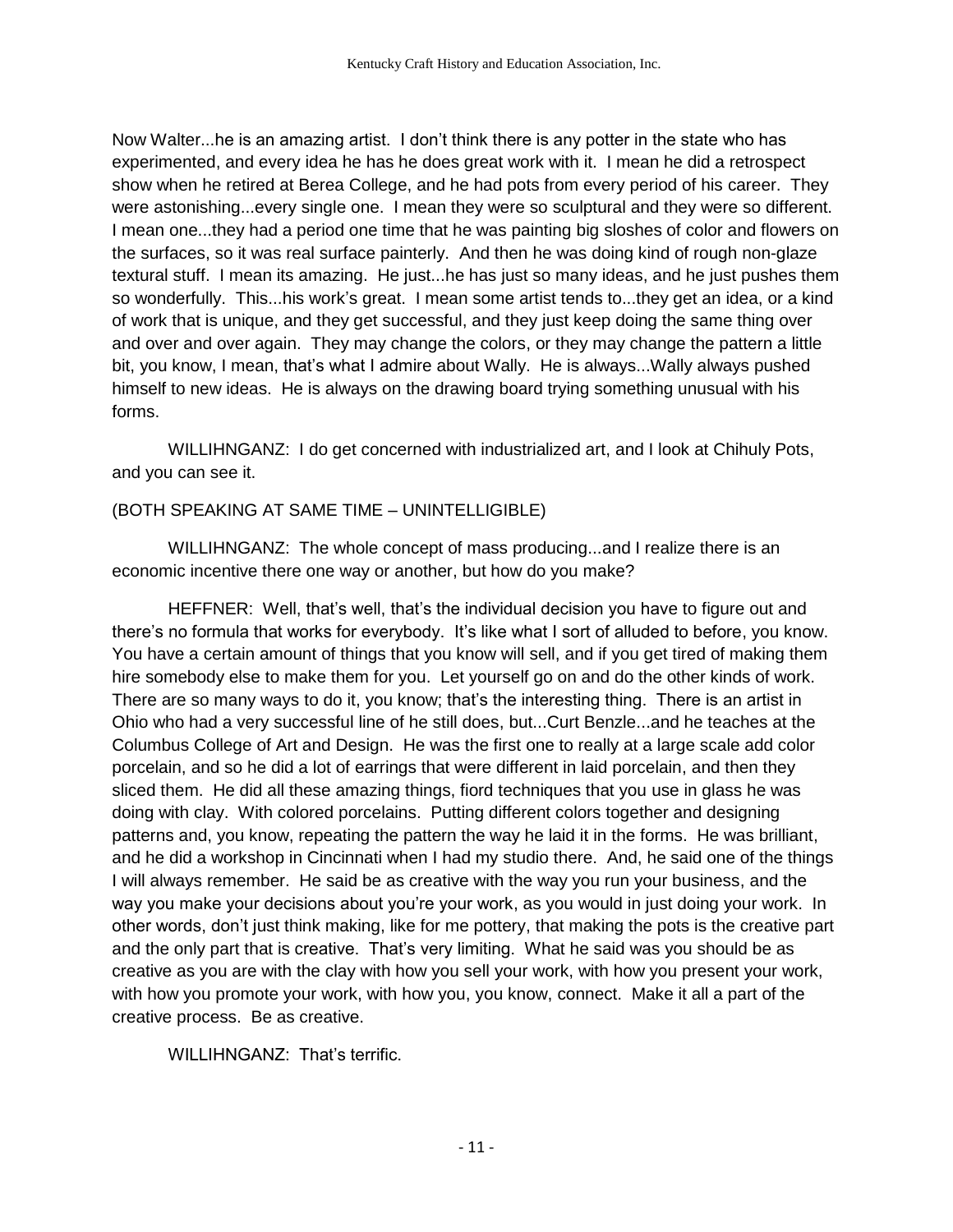HEFFNER: It is. And he is the only person who ever it lit a light bulb up to me. It was just you know something that a lot of people don't think about you know. There is a headset, you know, you can decide that the business part, the paperwork part is boring and you hate it. Or you can decide that its something you can be creative with by the way you file it, or what folders you used, or there are ways to make it more interesting for yourself. Even though it is not your favorite task. So by being negative about it, that only makes it more negative, you know. Or, uncreative look more uncreative than it could ever be. But if you look at it in a different light, and choose to embrace it, then it doesn't become drudgery as much anymore. That's what I try to think about, you know, I mean in your shop. Something as simple as sweeping the floor...I do that first thing in the morning. I sweep the floor. I thought its therapy, I guess, but it settles me for the day. Usually, the first thing I throw on the wheel are bowls or mugs--something that I do. A couple of boards to fool with, and it's kind of like you get in the rhythm. You know, then I will go to the drawing board and think about what I'm going to do the rest of the day. And I always work in a series. There are some people that would be bored to death making, you know, twenty or fifty of this and, you know, because by the time you make your twenty or thirty of one you've got a couple of good ones there, you know. Because you've forgot about what you're doing. You're just doing it, and your Zen is into it, and the form is much better as a result of not being so conscience of it. You know, so I think repeat work is a dirty work for some people, and I think that is a real mistake because I think repeat work is a way to come into yourself--to release your ego in a sense. Let the, let the clay speak as some potters say (laughing). Some of the Native Americans have said that, but I think there is a lot to be learned from from doing things again and again. Or, coming back to an idea that is something that Wally does too in thinking about an idea, and working on it for awhile, and then if it's not fresh anymore. Sitting it on the shelf and doing something else, and coming back. There are some days I come to the studio and I can't make a pot. It's not a right day. I'm not centered. So I'll go do something else. I'll do, you know, clean a shelf or stack a colander, or do something else. Because some days you can't can't create, and that's okay. You know.

WILLIHNGANZ: Tell me about curating shows and what goes into that process.

HEFFNER: Oh its one of my favorite things in the world to do. I love coming up with ways to showcase work that is overlooked or never put up on pedestals, or, a way of approaching an idea through people's works. Some of my favorite shows I've done have really been that way. I took a class I've taught at the Johnson Campbell Folks School for about ten years. That's in Brasstown, North Carolina...taught porcelain there for ten years. Part of the deal is when you teach a class there you get paid, but you also get to take a class for free. It's the way they invest in their instructors. It is very brilliant. I took a blacksmithing class because I had always been interested in a blacksmithing. And from that I was the only woman in the class. It was very frustrating, because I'm used to handling clay with my fingers, and I had to like--I couldn't touch the iron, you know. It was hot so I had to use these tongs. It was so strange I couldn't hardly...I couldn't hardly do it at first. Since I had to have this extension of self to handle the work. You know, because it was hot. But out of that came an idea...occurred and I thought about it a couple of years. What is the difference between what blacksmiths that are male do and what women blacksmiths do, and how many women blacksmiths are there? Why, what is it about blacksmithing that draws people, you know male or female? And, I got to this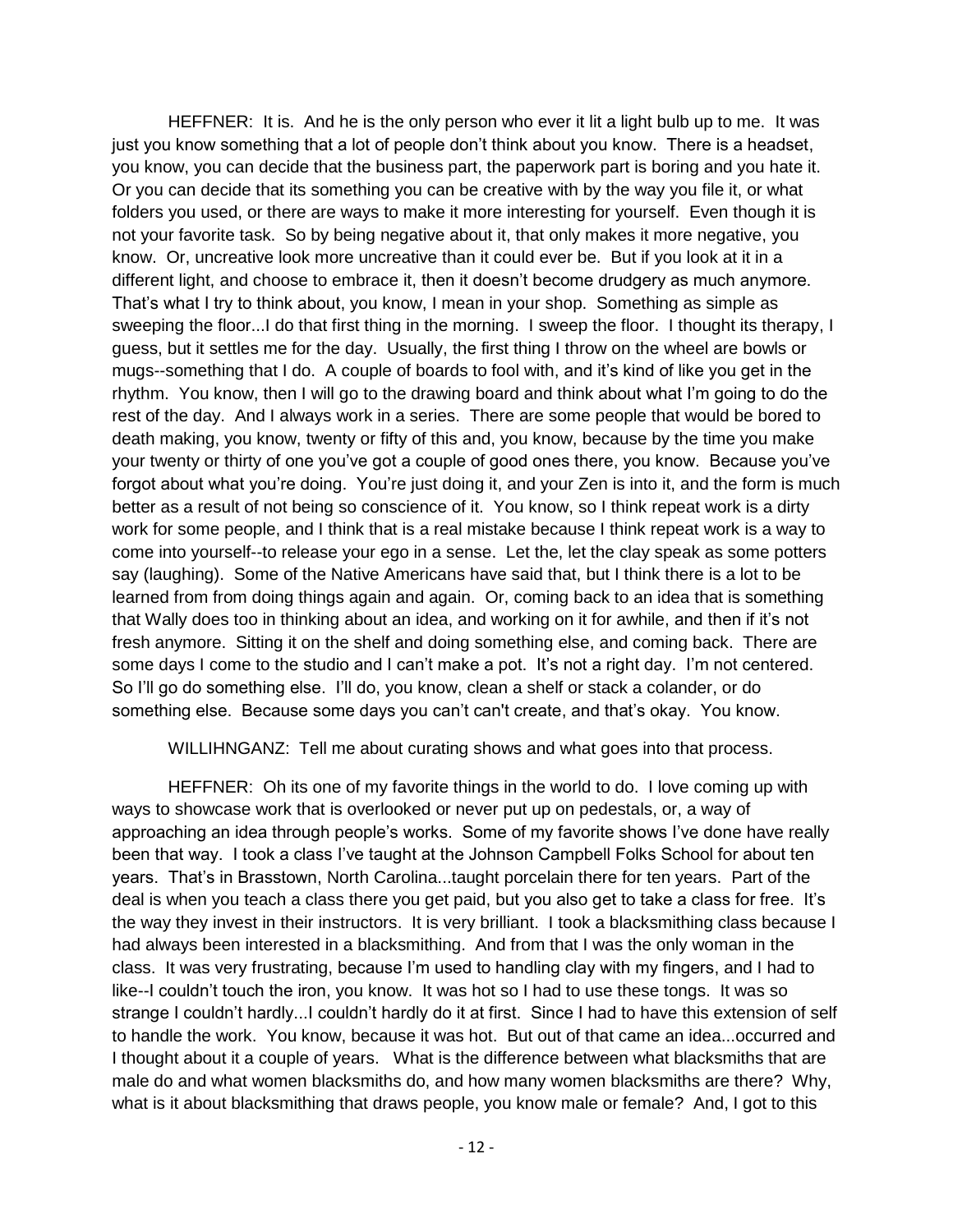idea: what is there a difference that women make? And so, I did a show called "Women of Iron" in my gallery. This show was a really great hit. It was women blacksmiths from the United States and Canada. Very rarely at that point this was in.

# WILLIHNGANZ: How did you even find them?

HEFFNER: Oh, well. See. I had taken this blacksmith's class and, you know, it's a network. The world is a network; one person word of mouth really is the way. And I've always paid attention. I've never been tunnel vision to clay. You know, I appreciate...I've always loved blacksmithing and I've always appreciated it. I've always loved glass. I mean, I don't just look at clay, the world of clay. I've always looked around, and when you do a national craft show you're surrounded by everything. The best, I mean, you go to Baltimore...the Baltimore market in the spring, and there's the best of everybody's work there. In jewelry, and glass, and wood...so it's phenomenal. And, I always go around and look at it, you know. I remember people and made connections when I meet people. So anyway, I had taken this class, and I thought about it, and I decided to do it...and we had women from U.S. and Canada. I contacted the few people...the women that I knew, and asked them to recommend women. And they submitted slides and I choose to do the show that away. It was such a successful show though a craft museum came down and visited. I know the director, and she just fell in love with the show, and the whole idea of women of iron. You know it's a great title. I love great titles.

# WILLIHNGANZ: That is a terrific title.

HEFFNER: The idea drives the title; the title drives the show. So it went to the Environmental Craft Museum. And then, the American Blacksmith Association was having their annual conference in Asheville the very next year. They got word of it because some of the women were in the show, and say, "Hey, would you like to bring it down to Asheville to the conference? We'll find you a venue we'll find you a location". So I said great, great, you know. Or, can you hang on to it for me...can you store it? They had to store it for four months, and they were willing to do that for me. Because I didn't have storage place.

# WILLIHNGANZ: Wow.

HEFFNER: And then we traveled. It...they, you know, we figured out a way to travel it in vans. It went down to the Asheville Art Museum, which was the first official art museum I had a show, at that point, in Asheville...in North Carolina. That was a great show...a really great show (laughing). And, you know, it was wonderful for the women to have this special show just for them. I did come to realize that the work really is more organic. I mean, I don't use the word feminine although you could use it. But, it's a very physically demanding work, but it's not as physically demanding as some people think. I mean, some people think you have to have brute strength. Well, you don't...you heat this stuff and it gets soft you know (laughing). I mean it's amazing, and it turns to clay after it's heated to the right temperature. But, you know, it is a really interesting...actually, this little hook right there was made by Jody Best. I have some in the house. She...that's the only thing I have actually from this show. She did little heart things,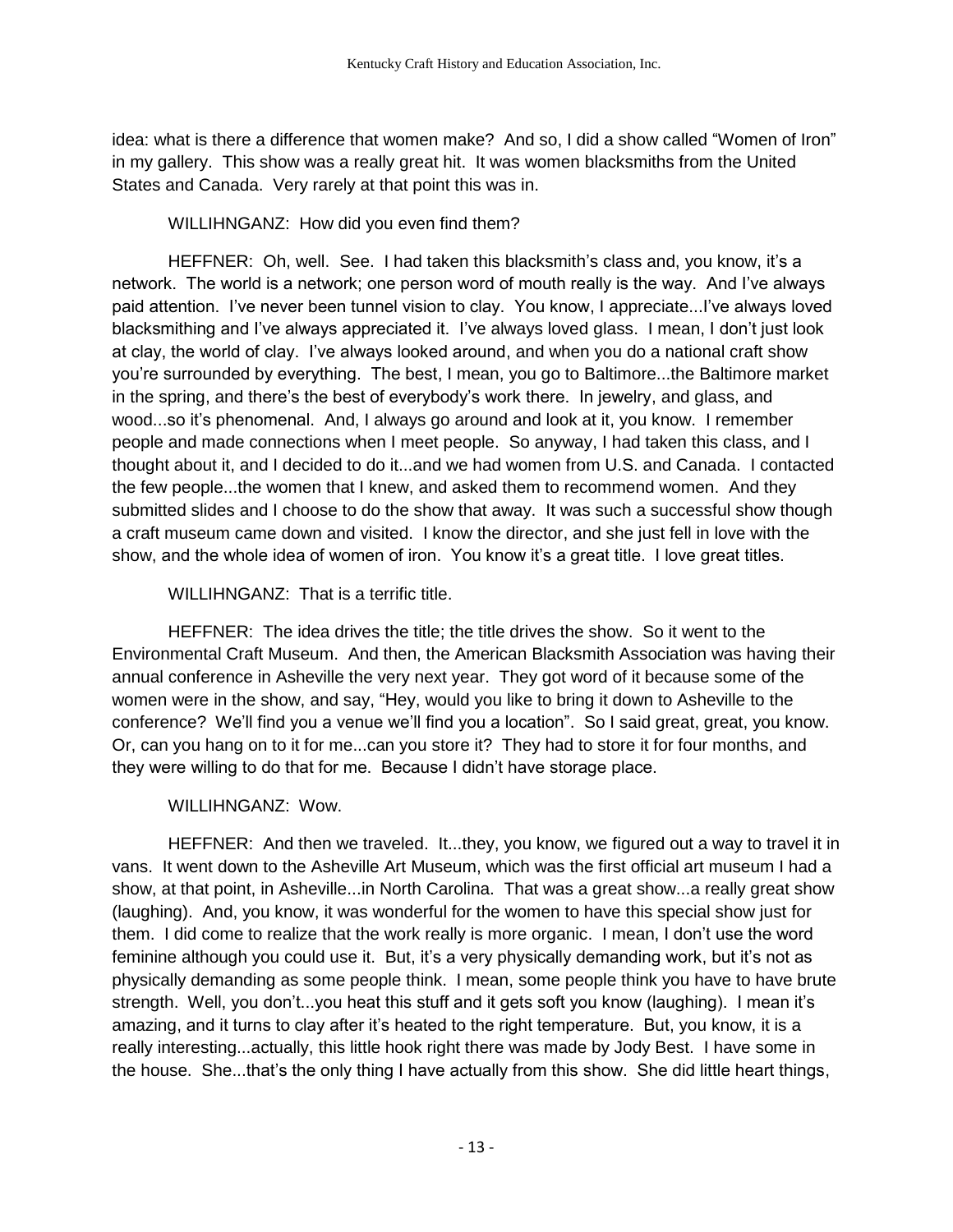and that's one of the pieces I still have from that show. Also, the bracket that when you came into our driveway...the pottery sign?

WILLIHNGANZ: Oh yeah.

HEFFNER: The bracket was one I did in my blacksmithing class, so (laughing). I have my father's anvil, and some tools, but I've never set up a forge. I might one day still.

WILLIHNGANZ: Wow. Did your father do blacksmithing?

HEFFNER: He did a little bit, you know. Another thing I did, and probably why I was interested in it. We had horses, and when I was in high school I apprenticed with a blacksmith. A farrier I should say. He exclusively did horse shoes, so what I did I was the backbreaking part. You know, I pulled the old shoes off and cut them down, and got them all shaved and ready for him to put the form...the shoes. I never did the actual blacksmithing part but I did the prep work. And so I had an interest. I hung out with him, with Gary, and he was a real good farrier. So, I had a little bit of insight to it as a younger person. But.

WILLIHNGANZ: So after you did a lot of curating during the 90's?

HEFFNER: I did that when I had the gallery.

WILLIHNGANZ: And you had the gallery when?

HEFFNER: The gallery...the beauty of exhibitions, you know, when you have a retail space, and this is what the Artisan Center tries to do with their exhibits as well. You have a retail space, you have a stable of artists who you are selling and promoting. Well, you have to have a way of talking about your business, so exhibits for me were a great way to bring new artists and test-drive them. You know, if I had, let's say, the "Women of Iron" show, let's see if some of these blacksmithing products could work at the gallery. So, those things sold well and I continue to carry them, you know. But it was a way of advertising for the show; for having openings of gathering people together. Of showcasing new work, maybe opening the communities' eyes; open to a different art form. You know, and it's a great way to have an opportunity to promote the place...to promote your business. So, it gives you something to talk about other than, "Wow. I had great sales this month" (laughing), you know. Which is a great thing to talk about, but it...are not necessarily what the newspapers and magazines are going to print. Over and over and over again, you really have to have a story. I loved doing it because it connected me to people beyond the state. It connected me in a national way, which was when I was wholesaling, I was doing national shows, and I was networking with people when I sold that way at the wholesale markets. You know, one or two a year. When I started selling just from my retail gallery, Contemporary Artifacts in Berea, then I wasn't out in the field as much. So, having exhibits is a way of connecting people. Another really successful show I did...I was interested in wood firing pottery. And, there was sort of a renaissance of wood firing back in the early 2000, or right in then. And, I thought, well you know, there's all these great wood fire potters. Let's have a wood fire show. So, I did it. I did it two years, and the first year I invited forty potters from all over the country. The amazing thing...they all said, "Yes, they would do it". They all knew my work, because, you know, I have been established in the ceramics field. So,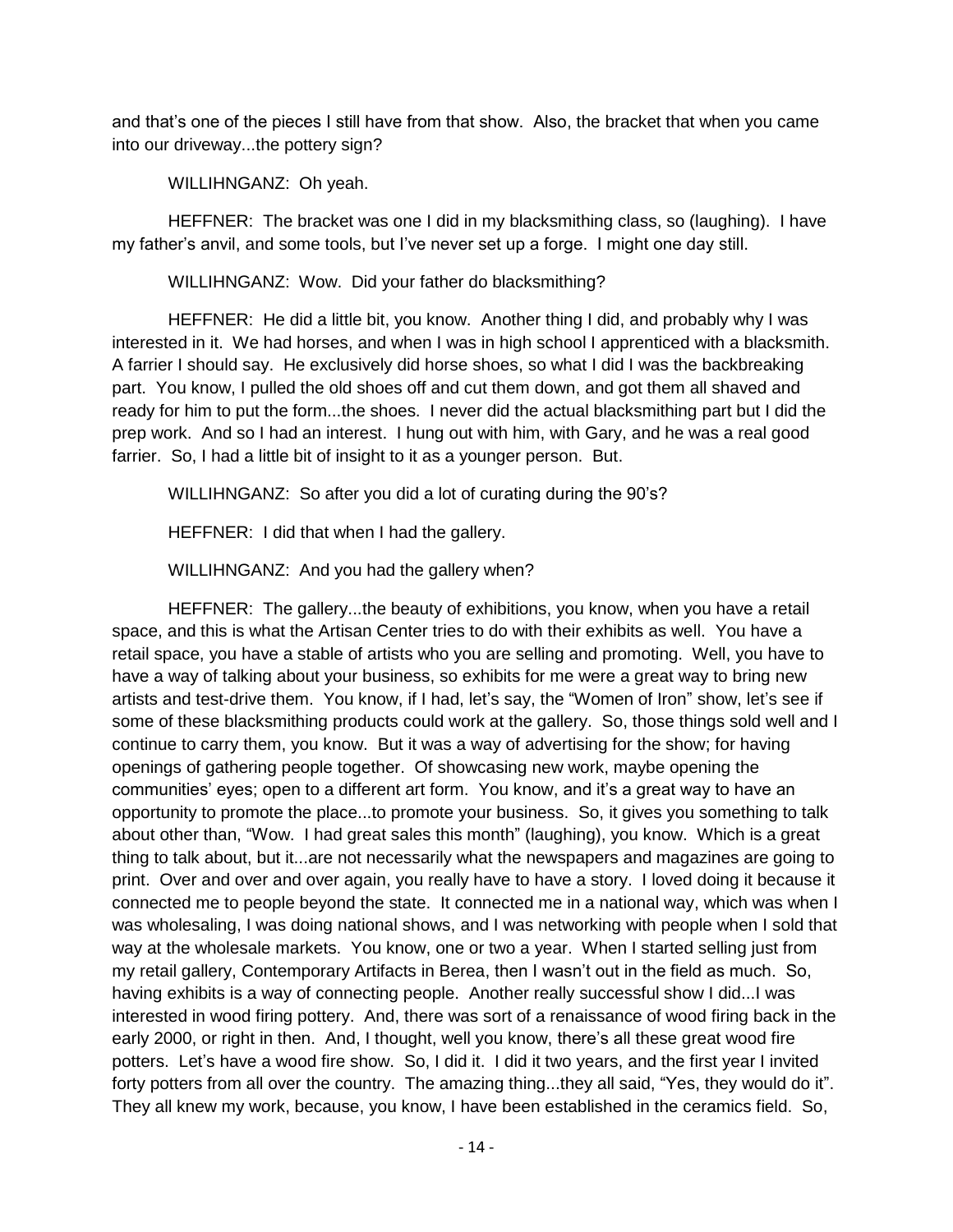they knew of me at least. They had a friend or reference. They didn't necessarily know my gallery. But I had a great showing of...sold a tremendous amount of wood fired pots. Which are wood fired pieces...are, you know, that just the clay and the fire. There is not a lot of color. There is not a lot of ways to pretty up the form. It's really the clay, and the fire that speaks, and the forms especially are really beautiful when they are wood fired. So that show was a hit, and the next year I did it I invited eighty potters. And that show, the Southern Highland Guild wanted to have that show, so I traveled it. When I talked to the artists when they first came to Contemporary Artifacts, I said I need to have back-up work. I want you to send me at least three pieces, and I want to you to have at least three backed-up. Because, if I sell all three of them at Contemporary Artifacts in Berea, I need another three to actually go to Asheville to the Southern Highland Guild venue. And so everybody thought that's great, that's great, you know...and so I established some collectors at the time I had the gallery in wood fired. That first show I turned a number of buyers onto this type of pottery. So when the show opened at the Southern Highland Guild, I let one of my buyers know about it ahead of time, and when I installed the show he came down and helped me unpack. He liked doing that. He purchased one of the best pieces in the show, a \$2,000 dollar tea bowl from an artist from New Jersey. It was a gorgeous piece that this artist had actually fired in Japan, at a famous guild in Japan, and he pulled it out of the kiln and it was like 2,000 degrees, you know. It was a gorgeous, brilliant, emerald green tea bowl about about like this. So that was really exciting to me, not only to bring the artists together, but to generate clientele that eventually actually became collectors, you know. Then this collector is actually donating his collection. Now part of it went to Centre College recently...in the last few years. The other part of it I'm trying to get organized to go to Lutheran College, my old alma mater (laughing), or U of L. We will see. I'd like to get it outside of the state actually. He developed quite a good eye for good pots, so. That was, you know, I don't know why do I like that, I guess it's, you know.

WILLIHNGANZ: Why did you close your studio?

HEFFNER: The gallery?

WILLIHNGANZ: Gallery.

HEFFNER: I sold it. I didn't close it. I sold it to a couple who ran it for another three years, and the reason I sold it...I got a job at the Artisan Center. I couldn't see how I could probably manage both. A big part of Contemporary Artifacts was me. Because I had a studio there, I made my pots there in in the back rooms of the studio at the gallery. And I really was the driving force in that business. I just didn't think I could do both. So, I had a buyer who wanted to buy it, and it was wonderful and made a good profit (laughing). It ran for about three years after that, and then they had, I guess, complications and it did show. It's no longer a business, but had a good run for about sixteen years. So, you know. It was exciting. The gallery pulled together all of those varied interests. Selling, promotion, making, people, you know. So, it was great that away.

WILLIHNGANZ: Now, you're such a social being it's hard for me to imagine why you would live out here.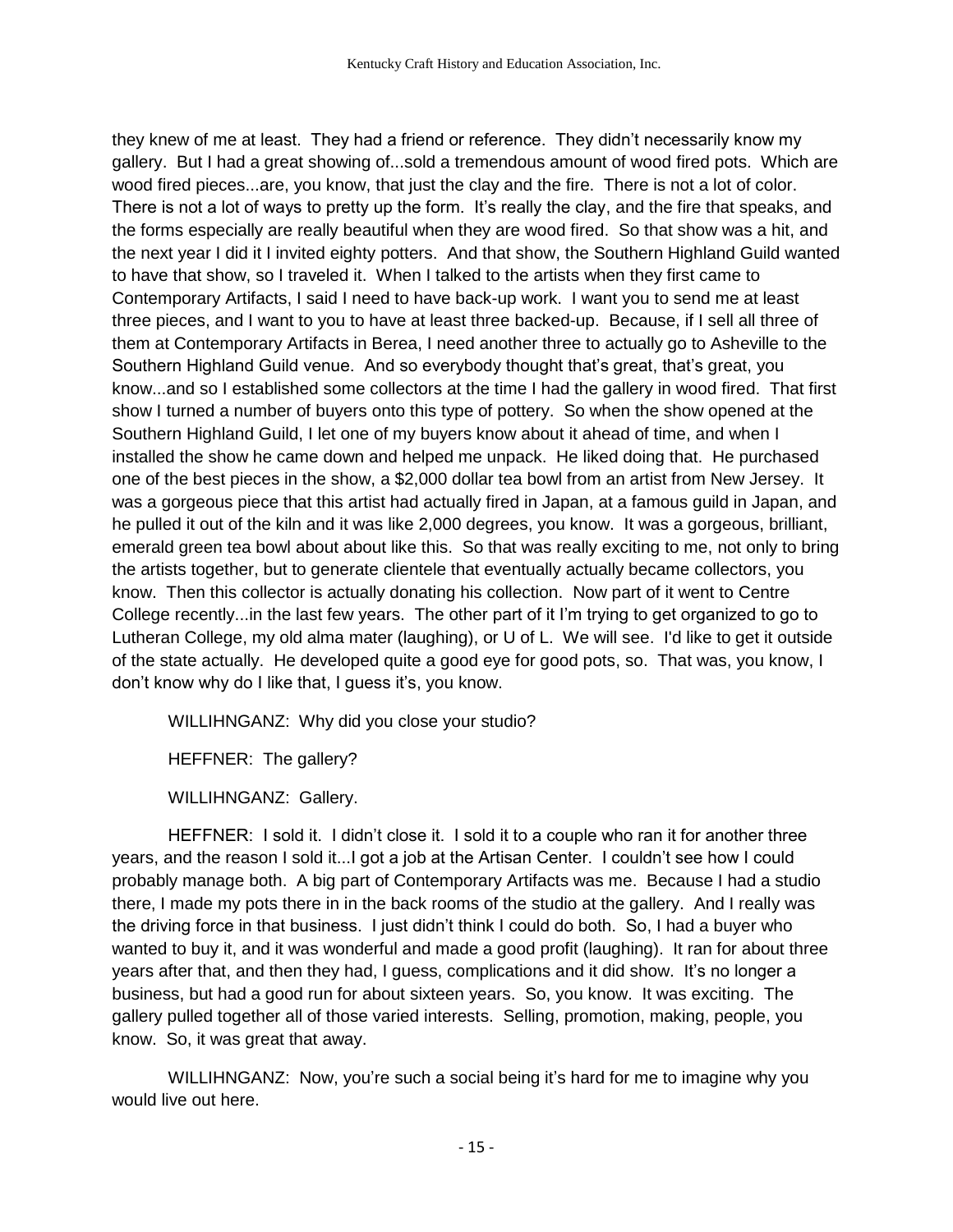HEFFNER: (Laughing) well I do love nature, and I married my husband, and this was the place he had, so I was kind of naive and very much in love when I moved here. I always wanted to live in the country and I had studios in cities. So this was the first time I had really built a studio from the ground up, and that really appealed to me. (Cough) Sorry. Also, at the time I moved here I was wholesaling, so it didn't matter where I lived. Because I made the work and I shipped it out.

WILLIHNGANZ: What made you choose the job at the Artisan Center?

HEFFNER: (Cough) Well, I had been looking around for other curatorial positions. I was, you know, job shopping--not very not real wholeheartedly. But I thought it would be stupid not to apply it right in my back yard. The position, I had no idea I would get it, but the position also included those things, PR, exhibits, you know. And, and working with artists on the programming. And, it left out the financials. See, I don't even know how open the cash register at the Artisan Center, and I love that you know. I don't have to worry about the money, you know the budget. So, you know, it took the good parts of what I enjoyed about running my gallery and put it into one position. And I really like that. Also, I mean, the Artisan Center...it's an incredibly wonderful place. It just shows the foresight of our state and Governor Patton and all the people involved. Berea College and the city and the state's agencies are involved. To have a showcase...I mean our state is light-years ahead of other states in terms of how it has promoted, educated and marketed its creative people. We really needed a stage for that.

WILLIHNGANZ: My understanding is there was a certain amount of resistance among some of the local artists in Berea to having an Artisan Center.

HEFFNER: We shouldn't do this on the camera (laughing). No. Yes, there was. But I think I had a business, and I knew probably that it would affect it. I mean, you know, I knew that. I also knew, and this is the thing nobody seems to focus on as much as I would hope they would, is that it brings a tremendous amount of traffic into that town that would never stop otherwise. Its, I don't know. Part of the problem, I think, is that Berea College...it is the problem. I won't gloss it over. The problem is that Berea College has held up Berea for a long time in terms of crafts and marketing, and, you know, it has a long history of the tradition of crafts...is very visible...its known all over the world. People would stop at Berea because of what they had known about Berea College and Berea College crafts. And, there's a lot of tailgating that went along with that. You know, tail-coating I should say, because the shops had built up around, you know, in the square, and different places, had an automatic audience that they didn't have to work to get. You know, that's wonderful, and it's really smart to locate in a place like that. That's one of the reasons I had my gallery over there, but you can't just sit on your laurels. You have to work it. You have to work at your market. You have to work to get your clientele...your business going. And, a lot of people just never have done that as much as I really think they need to. When I had my gallery, I worked with, well, I worked with the business associations, and we advertised in the Herald Leader. We did an ad campaign. That was not repeated, and I think it really helped our our traffic regionally. I also pulled three other galleries together and we nationally advertised together. This is something I suggested, and I did most of the leg work. There were the Upstairs Gallery, the Contemporary Artifacts, Promenade and the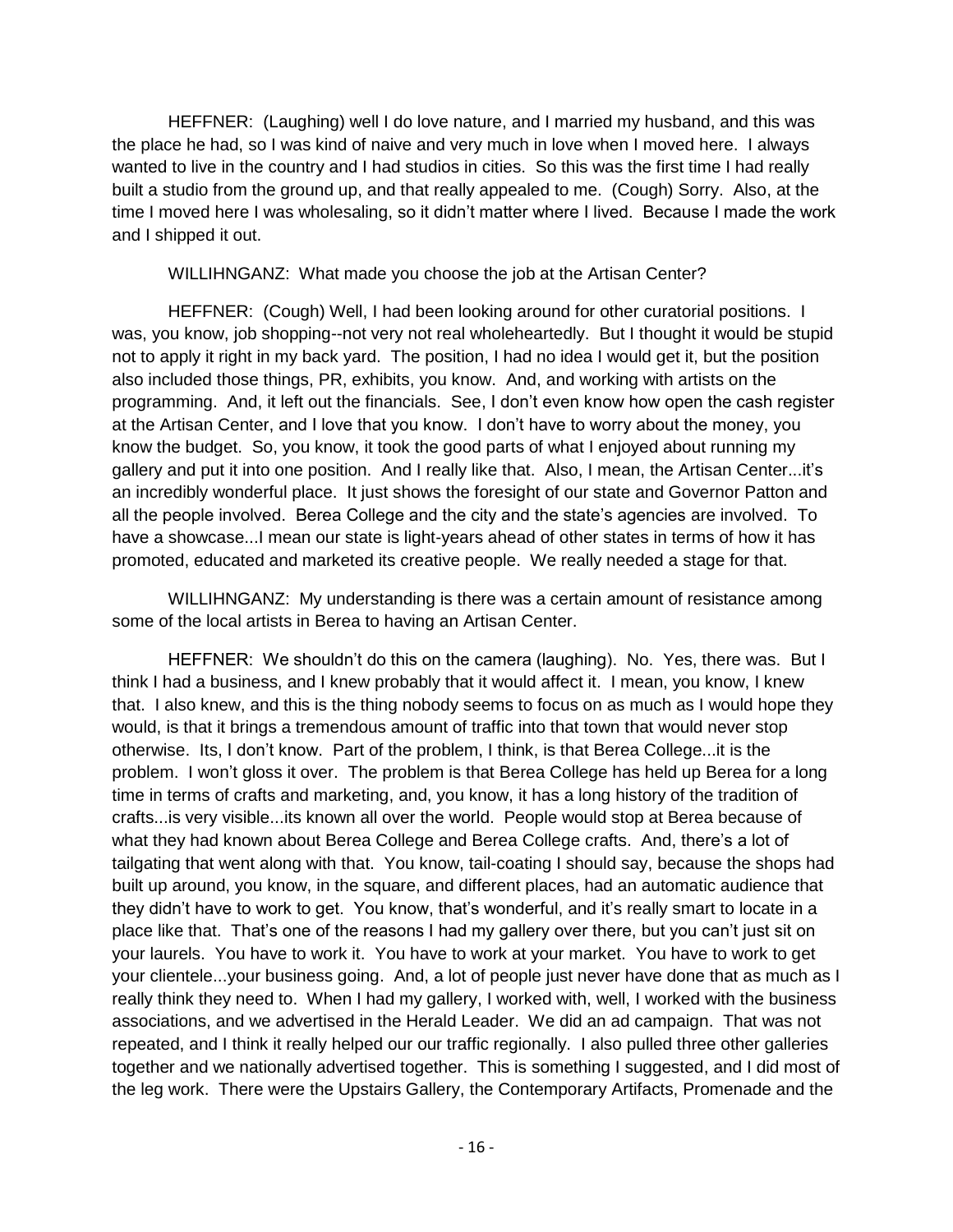Log House. All of us, I think it was the Log House, yeah, we all went together, and for a quarterly magazine each one of us would get an ad for each quarterly issue. I did all the layout design. All they had to do was provide an image. Then usually, they used it as an opportunity to promote maybe a special exhibit that was going on, because I was doing exhibitions. Some of the other galleries started doing exhibitions as well, because they figured out it was a way to get people there and advertise. Plus, if you do a colored post card in the mail to people they hang on to it. If it's a great image they will hang it on their refrigerator, and if they don't get there for that show they will remember, and maybe get there in the next month or six months from now, or they still have it, and, you know, on the wall somewhere as it was a digital reminder. I advertised those galleries together. Initially, we just did just did each gallery, and then the second or second year we decided to call ourselves the galleries of Berea. Because we wanted to get Berea in it. We wanted, you know, it was a way to try and get people to have awareness. That worked really well, and we did that in American Style Magazine for a number of years. And, how wonderful little ads they were, like 1 by 3,  $3\frac{1}{2}$  in the back section. And, they have a section of the magazine called the Date Book, and it's by state and by date what's going on with exhibitions, special shows. I've had people come in the gallery with that part of the magazine ripped out and folded, and in their back pocket, and they are traveling down the interstate trying to catch the places they wanted to go by looking at that date book. Knowing they are going to go through Ohio, Kentucky and North Carolina, and maybe Georgia, all the way to Florida. So, I knew it was a good venue for us to advertise in, and you know, it's like you got to, you got to promote yourself. You can't just sit there, you know. I think that is part of the problem for Berea in general, and I think for some of the businesses, too. I think that probably we have stiffened some of audience off, but on the other hand, at the center there are brochure racks where they can put their advertising free. There is a color video that runs non-stop talking about Berea. There's a full size of this door glass case where they can have their work...free advertised showing. And there is a Berea tourism person now hired out there, and she's really great, Nancy. Everybody who walks in that door is a potential customer for somebody in Berea. She engages every person who comes in that door if they are hanging. If they even stop at the brochure rack, she is over there talking to them about Berea. Our front desk people with people say...ask if, you know, are you going into Berea...which is just two miles down the road. We're cross-trained to promote the city as well as what we have there, and that's something that a lot of people don't know. That our people...our staff is...actually past four o'clock at night...our front line staff will say, "Are you going into Berea?" If they say yes, well, you should probably go to Berea first because a lot of shops close at 5 or 6 and you can get there. We're open until 8. Come back and see us after you go to Berea. I mean, I don't know anybody who would have a customer come in the door, tell them to go away to your competition, and then come back. You know, I mean, that's just something that people don't realize that happens out there. When I do my PR I always organize what's happening at the center around what's happening regionally. Like the Spoonbread Festival, we'll do displays of spoon bread, mix and spoon bakers, Tator Knob mix, the traditional music festival weekend we will have musicians at the center, and in my press releases I talk about the traditional music festival at Berea College. And as a result of that, we are doing music at the center, or the Guild Fair whenever there is a Guild Fair I always do a release that talks about the Guild Fair. And, at the Center we have these demonstrators.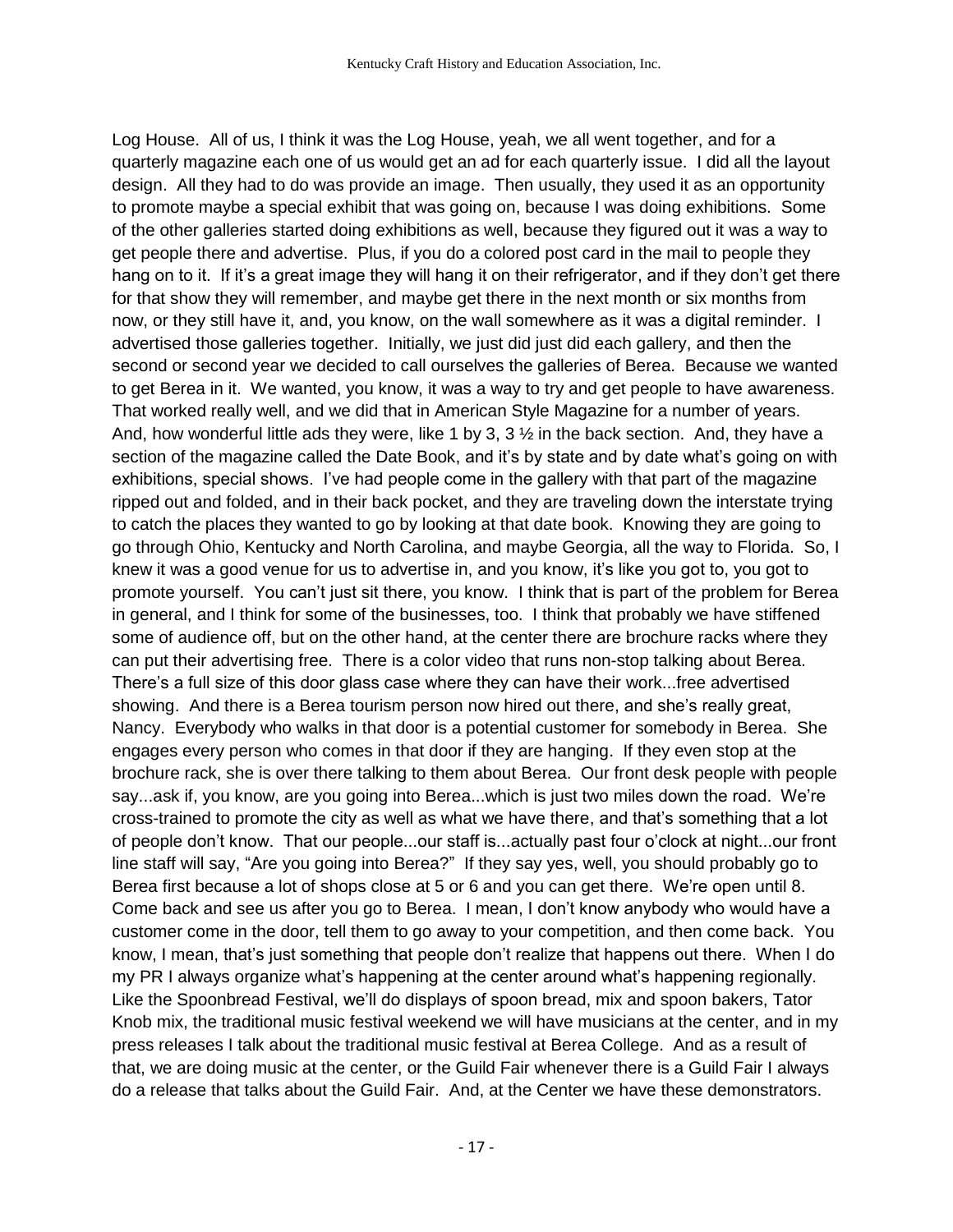You know, so and that's something. And, unless you are part of the media, you don't know that is coming out, because every time there is a regional event, especially if there is a Berea event I, we the Center, I shouldn't say I, the Center does a release that encompasses what is going on in the town and in the region. And, then we try to tie-in whatever activities or programming we are doing with that. Regionalism is incredibly important. That's, that's something that is probably...is really important to jump on right now. In fact, tomorrow I'm going to a symposium on regionalism. Gallery directors are getting together at U.K., and are going to network and talk about what is regionalism, and how we can share resources, and that sort of thing. So, I think that, you know, part of it is not working hard enough at...at your business you know or advertising. Being used to that, just regular traffic that comes by your door kind of thing, and, and the fact that the Center is probably drawing some people. But, I don't think that the, you know, I mean, I don't think that it's all the Center's fault. You know, I mean there has been some real dilemmas with the Boone Tavern being closed, and a lot of construction around there, so that I know has hurt traffic a lot at College Square. But Old Town has all those advantages. All kinds of stuff going on with the, you know, the new sidewalks and the lighting and you know lots of improvements down there, so. The story just needs to get out better. You know I think (laughing).

WILLIHNGANZ: Is there anything you haven't said? We're down to about four minutes left; is there anything you wanted to talk about?

HEFFNER: Oh, I talk too much (laughing). I guess one of the things that I find interesting about how all of this comes back into the work. Since I've been working at the Artisan Center, I haven't been in the studio on a regular basis. I usually work up here on the weekends. And, what I've learned to do is...with pottery, you make a pot and you have to let it dry a little bit, and then you trim it, and then you finish it off. And then, there's all these steps in firing. So, it's not just straight forward where you just make it and it's done. Whereas weaving...you could start, you know, and you can come back twenty years and finish it. What I started doing is carving on the surfaces on my pieces. I make them, and then I flatten an area, and use that as a place for a frame for an image. I could carve and come back three days later, carve some more, so it allows me to create work that is not consistently being worked on day after day, and that's been very helpful to me to figure out a way. I think that probably things have become simpler with my work. The pressure is not there, necessarily, to market like it used to be. So I have a freedom now that I've never had before in my work. I have ideas that are really exciting in terms of sculpture work that I'm moving towards now. I have an exhibit...a show in Ohio in April that I'm preparing for. So (laughing) it will be all hard work. I guess it all...everything is connected, you know. Everything I've done has informed my work. You know, no man is an island, so.

WILLIHNGANZ: Yeah. Okay. Let's take a little tour of your studio here. (Break in tape – outside background noise) Did you have this built specifically for your purposes?

HEFFNER: Oh yes, yeah.

WILLIHNGANZ: So you designed the layout and whatnot?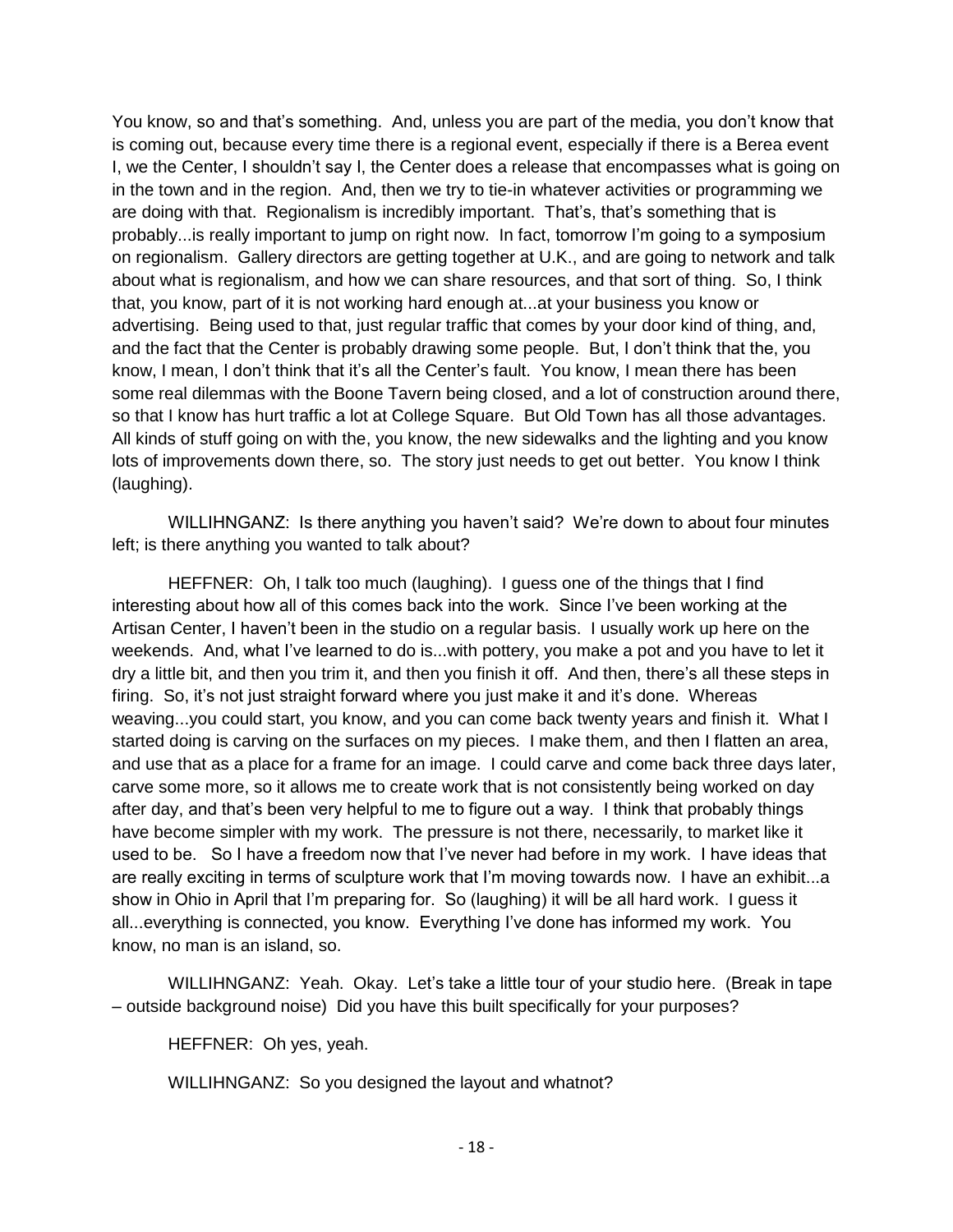HEFFNER: Yes uh-huh. In fact after we had the whole bottom of the flooring down I had...I was looking at my diagram changing where windows and doors were depending on the view (laughing).

WILLIHNGANZ: Oh, makes sense.

HEFFNER: I changed some things around.

WILLIHNGANZ: Okay.

HEFFNER: It's not easy to build on a hillside. We had to step the footer twice going downhill. But it's a great little shop.

WILLIHNGANZ: Okay. Maybe you can tell us about this room.

HEFFNER: The first room in the studio is my showroom. The studio is open all the time, so if people want to come and purchase work they can. Most pieces are marked and I've got a little sales ticket over there. This is just a collection of finished pieces. I did a firing with a friend, so I've got some wood firing pieces as well as pieces from other people. It's just nice to have a place to get the work away from the working studio, out of the clutter, to get back and look at it, so. So it's kind of a nice, nice luxury to have in a studio...to have a clean space to set up the work. So.

WILLIHNGANZ: Do you want to tell us any more about some of these particular pieces?

HEFFNER: Well. These three pieces up here were fired with my friend Bill Whitt over in Waco, just past Bybee, really. They are stoneware pots. They are very different from what I normally do. They are paddled in ovals so that they will fit in the kiln nicely. Soft fire. What I'm mostly known for is this white work with altered rims...also, the carved work. I have a tea pot. There is actually going...this piece is going to be shipped this week to the Ohio Craft Museum. There's a tea pot show and that's got a rose carved in it. My sister-in-law has a wonderful rose garden. She has hundreds of varieties and my son took our camera and shot a lot of pictures of them. From those pictures I did a drawing. Actually it's on the other side as well. I think they are fairly similar. Yeah, I tried to draw about...I think that this is a little bit better drawing, a little bit of a color sprayed on that surface, dusky, kind of a dusky purple rose. She had a rose that was actually that color which was phenomenal. I had never seen anything that way before but, yeah. I love making tea pots because of all the parts. And, this again, I was talking about how I paddle a surface and flatten it so I have kind of a canvas or frame area for the imagery. I don't always do things that are that realistic. That's very unusual, actually. Usually I do something that is abstract. I will look at like the one pedal of a flower, and abstract the form of it, and that kind of thing. Like say one little section. I've always done the carving. I think it goes back to my print-making background. I did wood. I did a lot of wood cuts in undergraduate school and I've come full circle with that, too. Actually, the past three years I've taken a wood engraving workshop at the Larkspur Press in Monterey, Kentucky. Wesley Bates is an artist from Canada who comes and teaches every October, and I've been taking his classes so, it, you know, it helps me with my carving as well. It's kind of neat.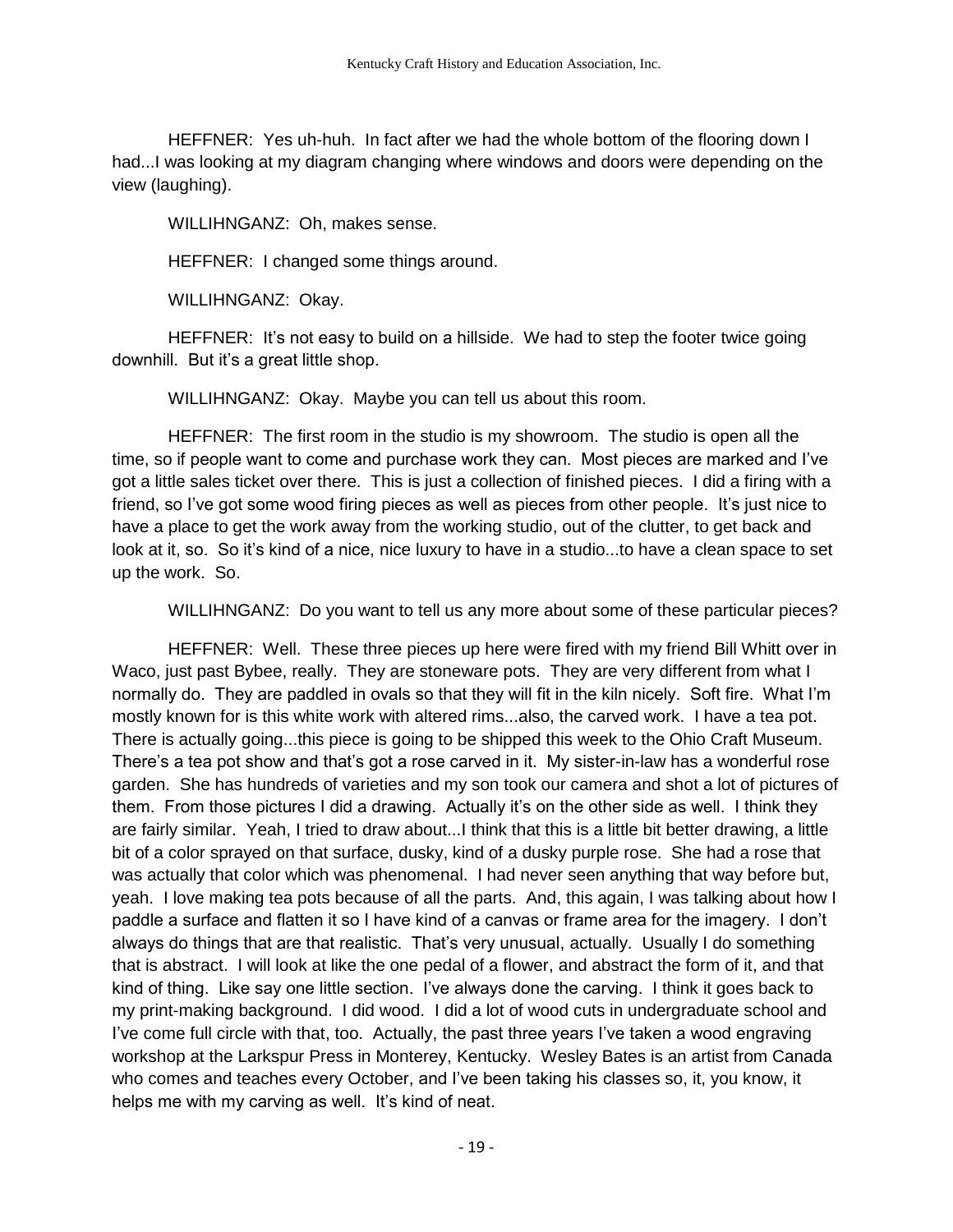WILLIHNGANZ: I was kind of intrigued by this little.

HEFFNER: Pedestal?

WILLIHNGANZ: Pedestal piece here.

HEFFNER: Oh (laughing) funky little piece. It's just a soap dish. Or, a candle stands either way. That's the, that's the sea foam glaze that I told you I put on the work that all of a sudden the women at that craft show noticed my work for the first time, because it had color on it instead of the white. I wish I had more samples in here, and this...I'm really low on inventory. I have actually more work in the studio to look at there. Unfinished. This is a wood cut by my print making teacher; Mr. Redding. I was telling you about...was one of my first mentors. He paid me five dollars a week to clean his house and that's how I paid for my voice lessons (laughing). He was so supportive.

WILLIHNGANZ: Get rid of some of that shine off the windows. No that doesn't help.

HEFFNER: That doesn't help at all.

WILLIHNGANZ: Okay let's see the rest.

HEFFNER: Yeah come on in. Here is another one of my pieces in that wall piece. I should have brought some of the books up I'm in. I'm in nine different books. I actually...I would say probably by being published more people have gotten to know my work that away, than they have by seeing my work in the flesh.

WILLIHNGANZ: Well this is sort of a library over in here?

HEFFNER: Oh, yeah. Actually, you were talking about my shows. These are...here's Women of Iron. When I would do shows I would have a book that had images and résumé's, and information about the artists. The wood fire show I did was called Clay Wood Fire Soft; these are the show books from the gallery that I've kept. They are, you know, sources of information and resources for people and books, magazines...and this is a catchall place actually right now. I had a lot of things from the gallery that didn't go with the gallery sale. A lot of records, a lot of information on artists and it's taken me about five years to go through all of that and get to the bottom. So, I'm just now sort of weeding my way through all of it. It's been great. It's been, like very nostalgia, you know, oriented in fact. On top of the refrigerator I've got articles about shows, and, you know, newspaper features that covering the exhibits that I've done in Ohio and different places, so. This is basically sort of a desk. This is where I do a lot of drawing. I've got my sketch books underneath. It's also just an area I like to use just to...if I'm assembling work or if I have a spillover area. Surface area is really important in a pottery just to have room to lay stuff out. This is where I keep the work that is in process as well as the work that has been fired. Most of the work in here right now has been fired once. Some of it raw...the top shelves haven't been fired but the bottom shelves are. I have a lot of tiles here. This is a way; I wish I had a piece of these. The Korean's did this. They made a mold out of clay and did intricate carvings on them. And, I saw...this is the Ceramics Monthly magazine that I found. It was like ten years old magazine. This is porcelain clay that has been carved and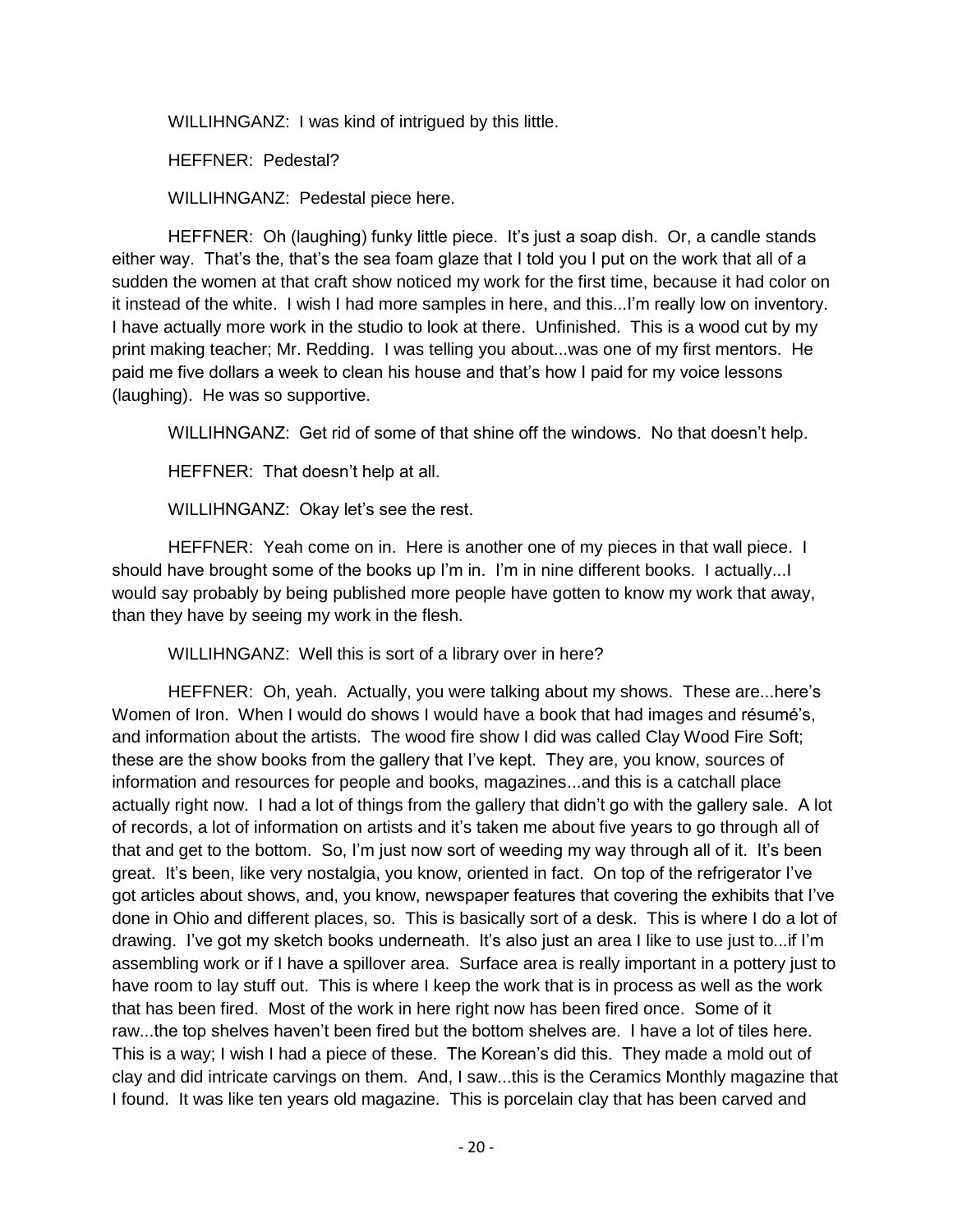then fired to about fourteen hundred to a biscuit temperature, so that it is hard. But, it's not vetteri...it's not all the way fired. I make slab clay with a slab roller, or roll it out with a rolling pin, and I drape it over here and pound it into this shape. And then, when it comes off, the image is on the bowl. So it's a way of making a carved pot quickly, and repeating the same image over and over again, without having to carve each one. And, I've been having a lot of fun doing that, this rhododendron. I'll see if I can find that mold, the one that is back in there. This is a little slab of clay. You can see it picked up the image, a little dusty. Oh, better not do that in front of your camera, sorry.

#### WILLIHNGANZ: That's alright.

HEFFNER: But, this is a way I can use the carving and do it repeat work with it. Using these biscuit molds, and that's been fun to do. My son and I did some plant markers, and I've been doing a series of tiles. This one again...I'm interested in plant forms a lot. This is a...I don't know if you can see it very well. This is a tile that if you take another one of these and put it over here, this hooks in to here, and it repeats. So it's like this image just continues a vine, and this is going to be for a baseboard molding around a cabinet. So this is the original, and I will cast...that I will make a plaster mold of that and then make originals from it.

## WILLIHNGANZ: What are these?

HEFFNER: These are plant markers my son made. This is Santo Lena (laughing). A friend of mine closed her pottery business and I got a bunch of her stamps. She had probably ten different alphabets. Different sizes...we have smaller type. You can see the difference. This one's got curly, and this one is bigger. See how the letters are bigger. She had two different sizes and these are plant markers. I have very expensive borders, so you asked why I lived here. Part of that was so that I could garden. Even though we are on a ridge and the soil is poor, I've managed to build up perennial borders, so I have lots and lots of wild flowers that I've brought in from the woods, and perennial plants, and shrubs, and every spring for a number of years I did a second sale, the pottery. And I would sale my perennials. After awhile you have to divide them, and if you keep dividing them, and making new beds, you have to keep weeding more borders. So, I got to the point where I couldn't make any more borders and keep up with them. It's very hard to keep up with them now. So I started a spring sale, and it was very popular. It was called Perennials and Porcelain. Porcelain and Perennials. Every...I did it every Derby Day because it hardly ever rains on the Derby. So it was guaranteed, pretty much, regularly a good weekend without rain. First weekend in May. I have a dinner order that I am also working on here for a friend, and this is the salad, sort of the soup bowl has a little trailed image on the side.

## WILLIHNGANZ: And will you paint this?

HEFFNER: This will be glazed. This has been bisque fired. This is the backside which is trimmed, and this is my mark. This is how I sign my work. When I'm...when I left my...see it's a lower case G and an H. I also have a business card with that on. When I left undergraduate school I worked for a year in a production pottery in Minneapolis, and the pottery had its stamp,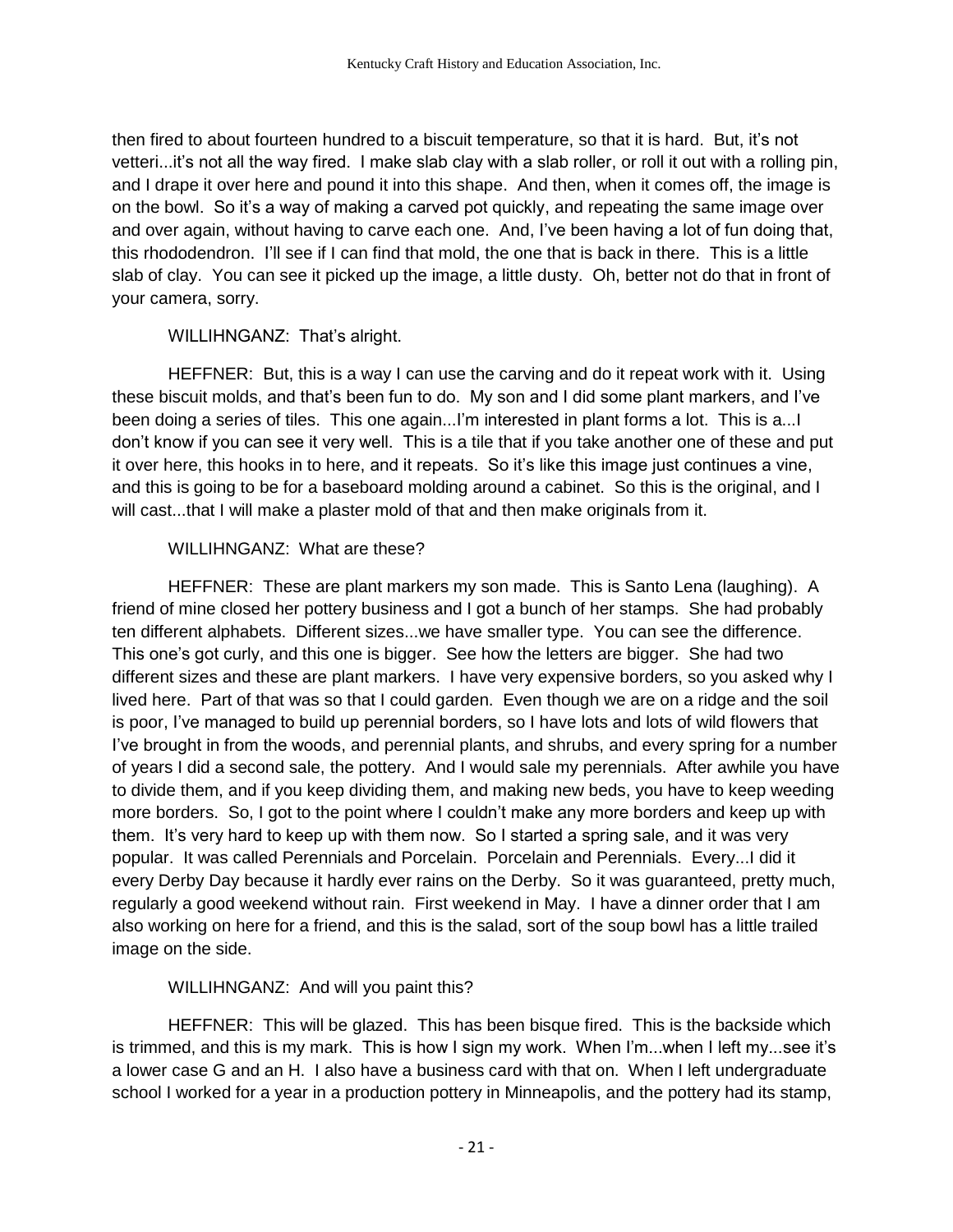and the production potters that were hired had their own stamp. So, when I was hired there I had to make my stamp. And that's the same stamp I still use. I...it's just drilled into the bottom of a little dowel rod with a dremel tool. I've been grateful every since, because it's a great easy way to sign your work rather than scrawling a signature across. So I work on a potter's wheel, and this is my original wheel here. It's a kick wheel that I've turned into a table now, the flywheel is still there. And this is my electric wheel where I throw most of my work. The glaze pantry is over there. Lots of little chemical jars and glaze ingredients. I spray my work. See the compressor down underneath the table? There is where I house my compressor. The glaze is sprayed on the surface of the pots. Because I am firing in an electric kiln, the surface of electric fired pots...In a gas kiln, where there is actually flame and an atmosphere, the surface of the glaze melts and sort of blends really well. In an electric kiln there is no flame, there is just heat. And if you have a dribble of glaze on your pot when you glaze it when you apply it, that dribble shows in the finished piece. So the surface has to really...for my forms that are sculptural anyway, has to be a real skin...has to be a really precise skin of glaze on the pots. So, I turned to spraying my work and I use a compressor. It is about ten pounds of pressure, and a little spray gun. I shot out that window. There, that's where I work. It gives that sort of complete surface. If I had my rather, I wouldn't put glaze on my pots at all, because I just love the way it looks and feels. But, anyhow. I was going to try and find a cup piece for you. You were talking about the flower arranging containers. These are all going to be carved, but here is one of these, if I can get it out of here without breaking it. One of these cup pieces...where it starts out as a cylinder completely round, and then I before it is completely dry I paddle it into an oval, and then I take a knife and cut this area here. And for me, it has to be visually interesting as well as function. Now, if you put a stem in here, you can pull it right down in here, and it will hold it. And I just do millions of variations on these forms. Sometimes they're taller, sometimes they are narrower; sometimes there are several slits. My graduate thesis professor Leon Driskell, who is in the English department, who has passed away now...but he looked at me one time when we were talking trying to work my thesis out. He said, "Let's face it Gwen. Symmetry really bugs you" (laughing). And, I made things on the potter wheel which makes every thing symmetrical, because it goes round and round, and perfect symmetry. So, I thought that was pretty funny we laughed about it for years, you know. I'm always altering the symmetry of a potter's wheel when I work, I don't always do that, but I enjoy, you know, shaping the pieces a little, you know. But, I do just straight forward stuff like just a simple bowl. You know, and we can see some pieces in the house, too. I have a lot of...these pieces are done in two sections. It's through unto here and then another section is added. This one was thrown all the way to here and then this part was added. Then I paddled areas here. These are going to keep for the show I was telling you about. I'm going to be carving on these areas here. I got lots of drawings that I have to figure out which ones I'm putting where, and what goes on them. Here is a smaller one of these altered bowls. You can see which one has been mucked up a little hasn't been fired yet. You can see I even push the bowls into another bowl. This little cut here is mimicked in the rim. You know the sort of eclipse of the moon when it's on the way when it's a slit; somebody once told me that that was the shape I used when I cut my pots a lot. I don't know if it's true or not but I like the shape, I like that curve a lot. So, and again, tiles I'm working on...some tiles...I don't know what else to tell you about, really, other than I also tried to put pots around me that I enjoy, and that one actually I'll show what that came from. This is a Tibetan a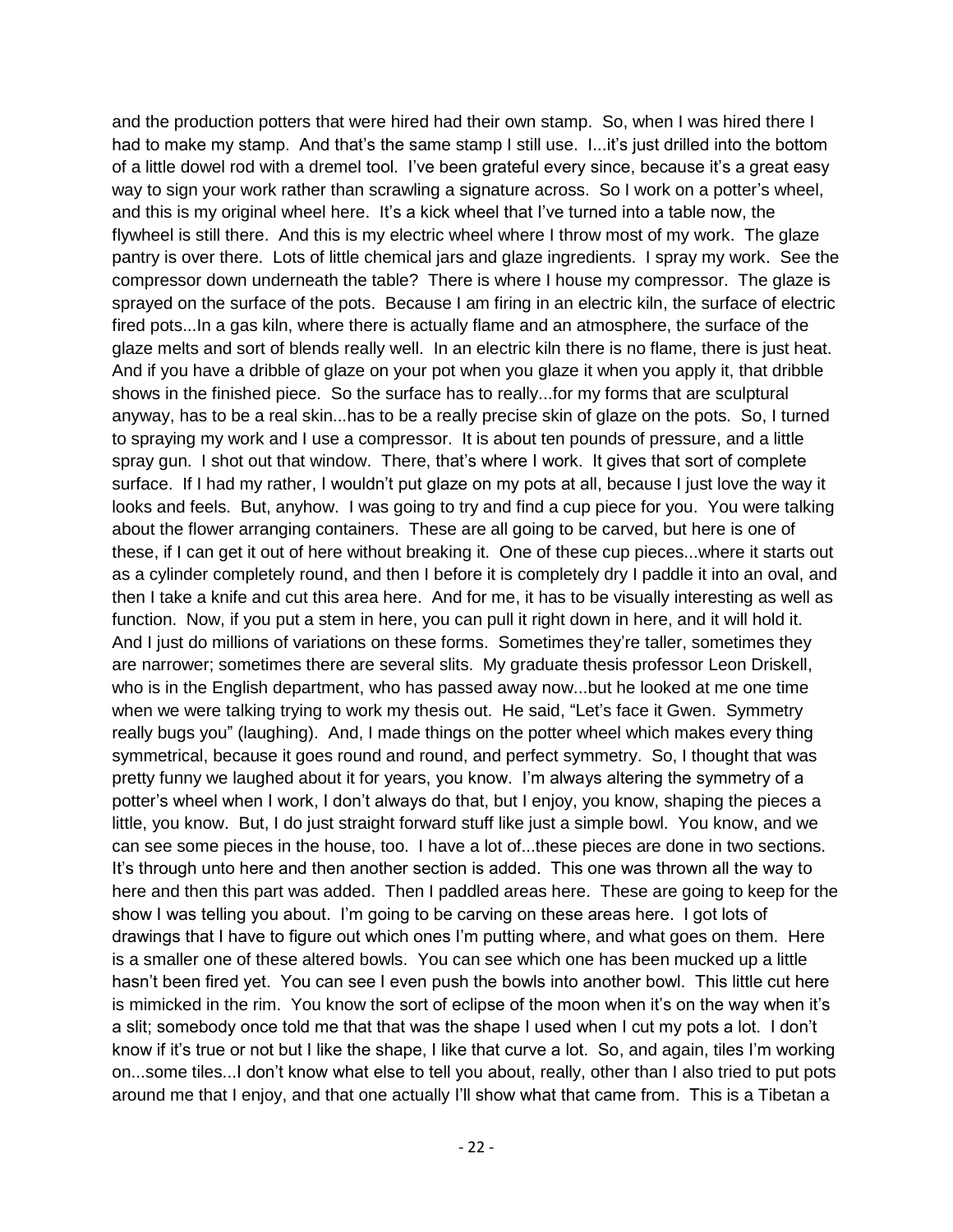friend of mine, is the son of Dr., President John Stephenson of the Berea College, he's passed away now, but his son is David. David went over when his father met the Dalai Lama. And when David was over he got a bunch of these wood blocks which were inked and used to make prayer flags to print and images...a lotus image. I need to get this back to David. Actually, this is made out of wood, and I press this into clay and made a clay mold. Here is the clay mold. And then, I pressed the clay into that and I get...see these are the three stages. Here is the wooden carved piece from Tibet. I made a mold of it here, and when I press clay into this I get that. And then, I have some finished ones in the gallery that are glazed. I put a little hole back here in the back so that they can be hung on the wall. I don't know. Its one of those things that I printed some of these on some hand made paper show that David did at the Upstairs Galleries, and it was a fun little collaborative project. And, these tiles, everybody loves them, and there must be something universal about this image. It's not very sophisticated in terms of how it's carved or cut, but people respond to it. I've sold a lot of them. It's a way of having a small little clay piece nearby.

WILLIHNGANZ: Okay. Well. Would you like to go down and take a look at the house?

HEFFNER: Yeah, sure.

WILLIHNGANZ: Can we do that? (Break in recording)

HEFFNER: I haven't done...been real successful at it, but this piece here, the sea urchin piece, is one that I managed to hang onto. I had a couple of double bowls that where published and got talked out of (laughing). Your best work always sells, you know. The things are to try and hang on to a few of them, so I did do a retrospect in my gallery a number of years back. And, I put all of the stuff that I'd saved together. That was my...so this is a collection of just pots from all over. Probably my favorite is the smallest. This is from Chemisette from Japan. He is a national living treasure. It's a beautiful little Saki cup. You can see how small it is by my hand. I bought this at Bloomingdales.

WILLIHNGANZ: Wow.

HEFFNER: They had a show there and I recognized his work because, this is another one of his pieces, but I think the little one is more attractive somehow. This is a rope that he has rolled into the clay. And that pattern comes from...his father was a rope maker, and to honor his father, even though he choose to become a potter, he wraps the rope around a stick, and then rolls it around the pot, and the depressions are filled with white slip. That's his work. These are...I have some Japanese pieces, and this is a repay which is a famous period in Japanese pots. This is a little mustard dish that came from that. I found this at an antique store in Danville, of all places. This piece here...this is made by Cho Chi Hamada when Tom Marsh went to Japan. That I told you, I stayed at his house when he was on sabbatical. He brought this back to me. My cat knocked it over and broke it, and I repaired it with gold leaf, and in Japan when a piece is valuable, if it breaks, they repair it, but they don't repair it in a way that they're trying to hide the cracks. They extenuate the cracks, because what that says to their culture is, that it was good enough that I took the time to fix it and keep it. So, as in our culture